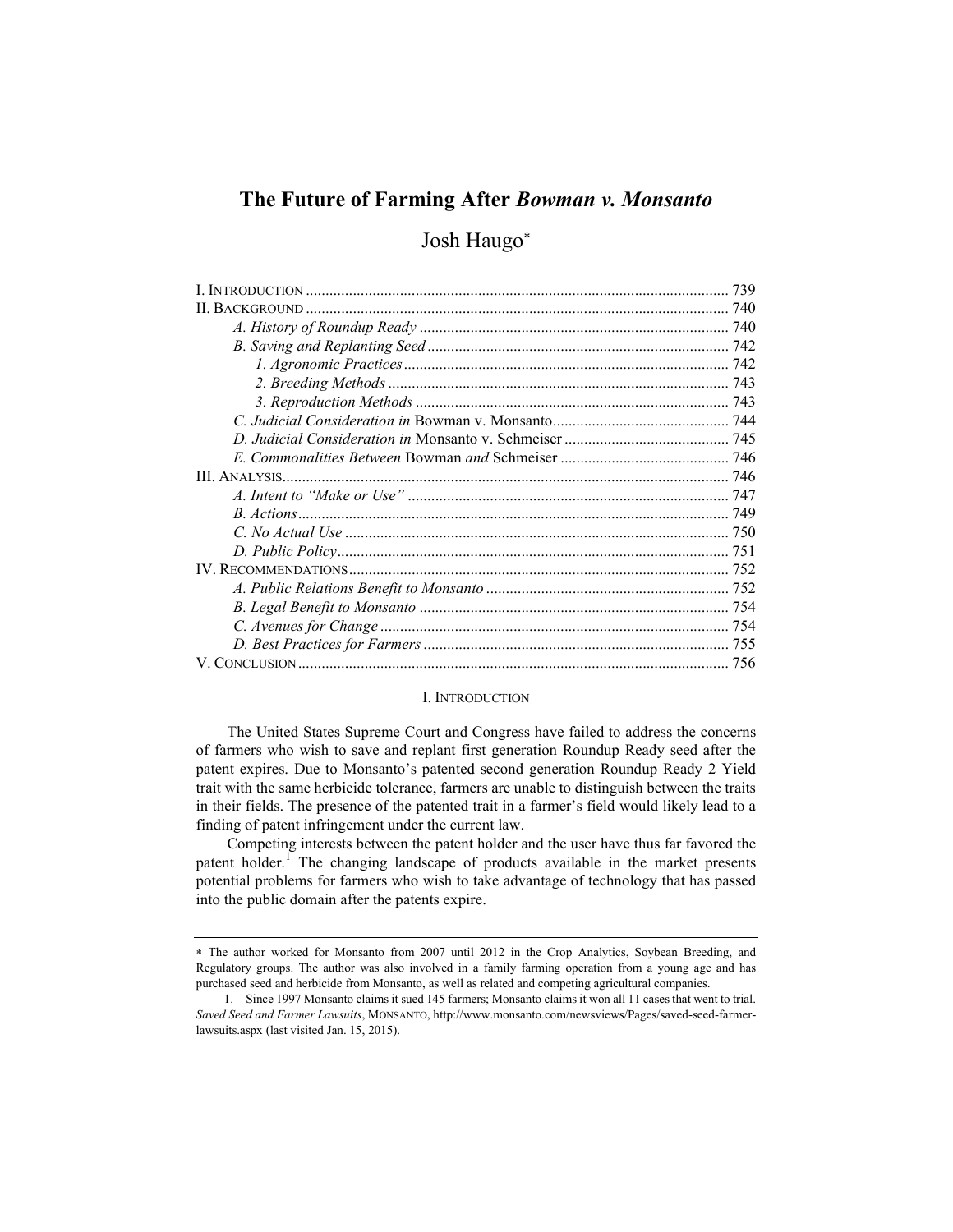This Note analyzes hypothetical cases of farmers who have their field contaminated through no act of their own and those farmers who may cause, or contribute to, the contamination of their field. The distinction may be important because greater protection should be offered to the farmer who does not know of, and does not cause, the patent infringement. This Note ultimately recommends that the law be changed, either by the Court or by Congress, to provide protection against patent infringement where the patented trait contaminates the farmer's field.

#### II. BACKGROUND

The Court's recent Bowman v. Monsanto decision raises many questions as to the future of the law controlling patent infringement of self-replicating technologies. This Note addresses some potential pitfalls of the law as it stands. Most importantly, this Note examines potential patent infringement by farmers using Roundup Ready technology after the first generation glyphosate resistant trait loses patent protection in soybeans and other crops.

#### A. History of Roundup Ready

Monsanto released the first commercial biotech trait in 1996 when it introduced Roundup Ready soybeans.<sup>2</sup> The trait was known internationally as GTS 40-3-2.<sup>3</sup> Roundup Ready soybeans are resistant to the broad spectrum herbicide glyphosate, which Monsanto manufactures under the brand Roundup.<sup>4</sup> The United States Department of Agriculture (USDA) granted regulatory approval for Roundup Ready soybeans in 1994.<sup>5</sup> The United States Patent and Trademark Office (USPTO) granted Monsanto three patents to protect the invention, which allows crops with the traits to survive a glyphosate application.<sup>6</sup>

Farmers quickly adopted the new trait, and by 1999 half of all soybeans that U.S. farmers planted contained the trait.<sup>7</sup> Monsanto achieved almost full market penetration, and by 2005 nearly 87% of soybean acreage was Roundup Ready.<sup>8</sup> In addition to Roundup Ready soybeans, Monsanto released a glyphosate-tolerant variant of most commercial U.S. crops. In 1998, Monsanto released Roundup Ready corn.<sup>9</sup> Adoption was slower, but still

 <sup>2.</sup> Company History, MONSANTO, http://www.monsanto.com/whoweare/Pages/monsanto-history.aspx (last visited Jan. 15, 2015).

 <sup>3.</sup> GM Crop Database, CENTER FOR ENVTL. RISK ASSESSMENT, http://ceragmc.org/index.php?action=gm\_crop\_database&mode=ShowProd&data=GTS%2040-3-2 (last modified Jan. 13, 2014).

 <sup>4.</sup> Id.

 <sup>5.</sup> Company History, supra note 2.

 <sup>6.</sup> The USPTO granted Monsanto patent numbers 5,717,084; 5,728,925; RE39247 for the Roundup Ready trait. Product Patents, MONSANTO, http://www.monsanto.com/products/Pages/product-patents.aspx#p2 (last visited Jan. 15, 2015).

 <sup>7.</sup> Charles Benbrook, Evidence of the Magnitude and Consequences of the Roundup Ready Soybean Yield Drag from University-Based Varietal Trials in 1998, AG BIOTECH INFONET (July 13, 1999), citeseerx.ist.psu.edu/viewdoc/download?doi=10.1.1.41.823&rep=rep1&type=pdf.

 <sup>8.</sup> USDA/APHIS Environmental Assessment, U.S. DEPARTMENT OF AGRIC. ANIMAL & PLANT HEALTH INSPECTION SERVICE BIOTECHNOLOGY REG. SERVICES, www.aphis.usda.gov/brs/aphisdocs/06\_17801p\_pea.pdf.

 <sup>9.</sup> Company History, supra note 2.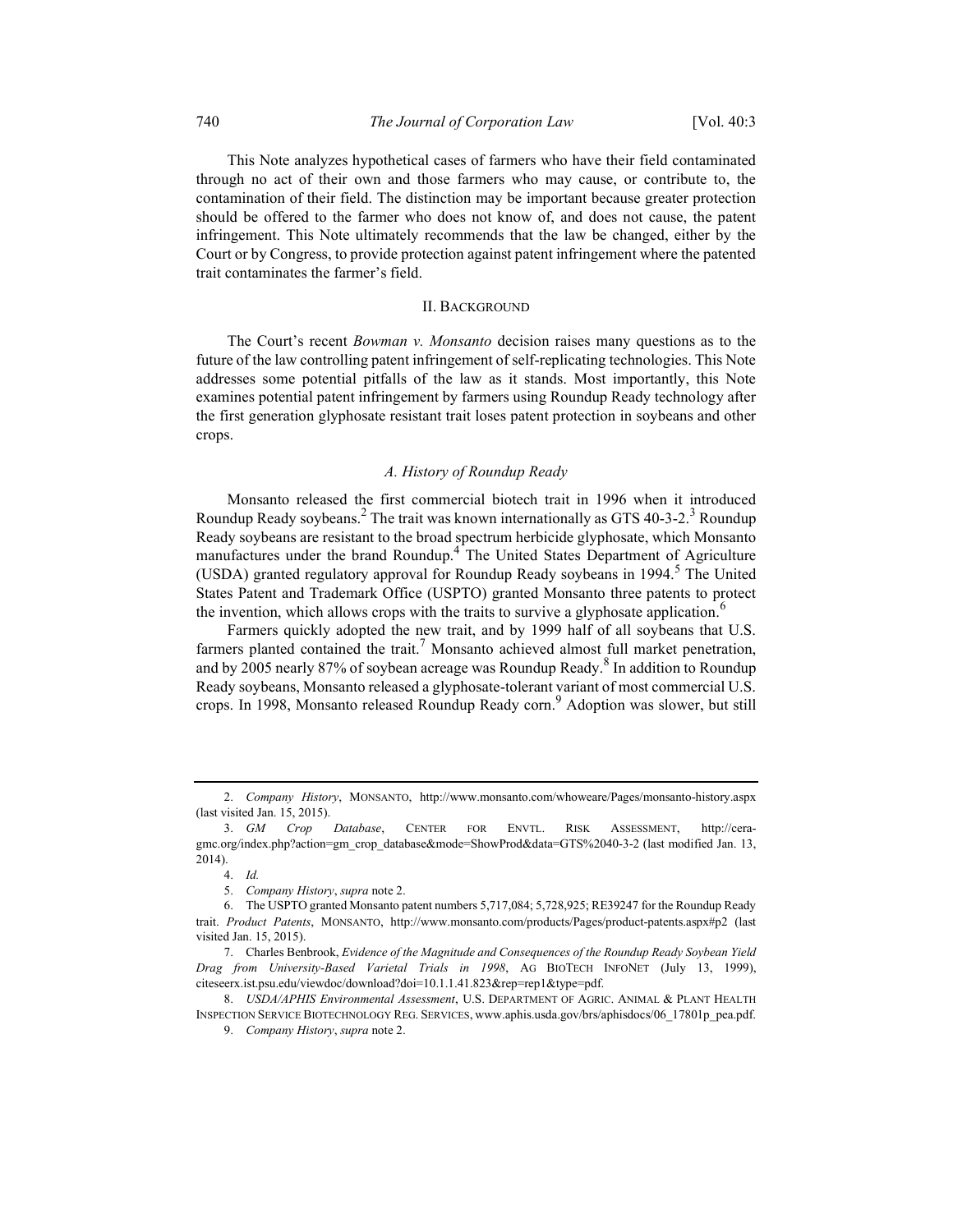significant, reaching approximately 40% of U.S. acres by  $2005$ .<sup>10</sup> Monsanto also released Roundup Ready canola in 1997.<sup>11</sup> Monsanto's patents on Roundup Ready technology expired in 2014, allowing farmers to save certain varieties of seed to replant the following year beginning in 2015.<sup>12</sup>

Monsanto developed and patented a new version of the glyphosate tolerant trait, and first launched Roundup Ready 2 Yield soybeans in 2008.<sup>13</sup> The trait is known internationally as MON-89788-1.<sup>14</sup> On its website, Monsanto lists ten patents that the USPTO granted to it for Roundup Ready 2 Yield,  $15$  although some of the patents overlap with those granted for the first generation Roundup Ready trait.<sup>16</sup> Monsanto claimed that the Roundup Ready 2 Yield soybeans have a yield increase of  $7-11\%$  over first generation Roundup Ready soybeans.<sup>17</sup> The additional yield incentivizes farmers to switch to the new—and patent protected—trait.<sup>18</sup> Both the first and second generation Roundup Ready traits only alter the response to glyphosate; the rest of the phenotypic characteristics of the plant remain unchanged.<sup>19</sup>

Prior to the introduction of Roundup Ready 2 Yield, any crop that survived a normal application of glyphosate perished, leaving only the crops containing the first generation Roundup Ready trait.<sup>20</sup> However, after the introduction of Roundup Ready 2 Yield, plants containing either the first or second generation Roundup Ready trait survived a glyphosate application.<sup>21</sup> Currently, there is no way for a person to visually distinguish whether the

10. Roundup Ready Corn to Reach 40% of US Corn Acres, AGRICULTURE.COM (Apr. 4, 2006, 1:17 PM), http://www.agriculture.com/news/business/Roundup-Ready-corn-to-reach-40-of-US-corn-acres\_5-ar533.

 15. The USPTO granted Monsanto patent numbers 5,717,084; 5,728,925; 6,051,753; 6,660,911; 6,949,696; 7,141,722; 7,608,761; 7,632,985; 8,053,184; RE39247 related to Roundup Ready 2 Yield. Product Patents, MONSANTO, http://www.monsanto.com/products/Pages/product-patents.aspx#p2 (last visited Jan. 15, 2015).

16. See Product Patents, supra note 6 (showing that patent numbers 5,717,084; 5,728,925; RE39247 are not unique to Roundup Ready 2 Yield).

17. Kevin E. Noonan, Monsanto Announces New Policy Regarding Roundup Ready® Seeds, PATENT DOCS (Dec. 23, 2009), http://www.patentdocs.org/2009/12/monsanto-announces-new-policy-regarding-roundupreadyseeds.html.

18. See Part IV.A for a more in depth analysis on this issue.

 19. Pubescence color, plant height, maturity, and hilum color are the main visual differences among soybeans. See Soybean Agronomic Characteristics, STINE SEED, http://www.stineseed.com/soybeans/information/soybean-agronomic-characteristics/ (last visited Jan. 15, 2015) (containing a full list of the variances among soybeans). Both first and second generation Roundup Ready soybeans contain a wide variety of phenotypic traits. See Stine Soybeans Variety Comparison, STINE SEED, http://www.stineseed.com/soybeans/tools/soybean-comparison/ (last visited Jan. 15, 2015) (listing some of the phenotypic traits of first and second generation Roundup Ready soybeans). Monsanto does not produce first generation Roundup Ready soybeans and has moved completely to the patented second generation, thus making it impossible to compare the phenotypic traits of first and second generation Roundup Ready soybeans that are currently offered. Frequently Asked Questions, ROUNDUP READY SOYBEAN PATENT EXPIRATION, http://www.soybeans.com/faq.aspx (last visited Jan. 15, 2015).

 20. Roundup Ready System, MONSANTO, http://www.monsanto.com/weedmanagement/Pages/roundupready-system.aspx (last visited Jan. 15, 2015).

21. Id.

 <sup>11.</sup> Company History, supra note 2.

<sup>12.</sup> Travis Dollarhide, Information on the Roundup Ready® Soybean Patent Expiration - What Does it Mean for the Grower?, LG SEEDS (Apr. 9, 2013), http://www.lgseeds.com/content/information-roundupready%C2%AE-soybean-patent-expiration-what-does-it-mean-grower.

<sup>13.</sup> Company History, supra note 2.

 <sup>14.</sup> GM Crop Database, CENTER FOR ENVIRONMENTAL RISK ASSESSMENT, http://www.ceragmc.org/?action=gm\_crop\_database&mode=ShowProd&data=MON89788 (last visited Jan. 15, 2015).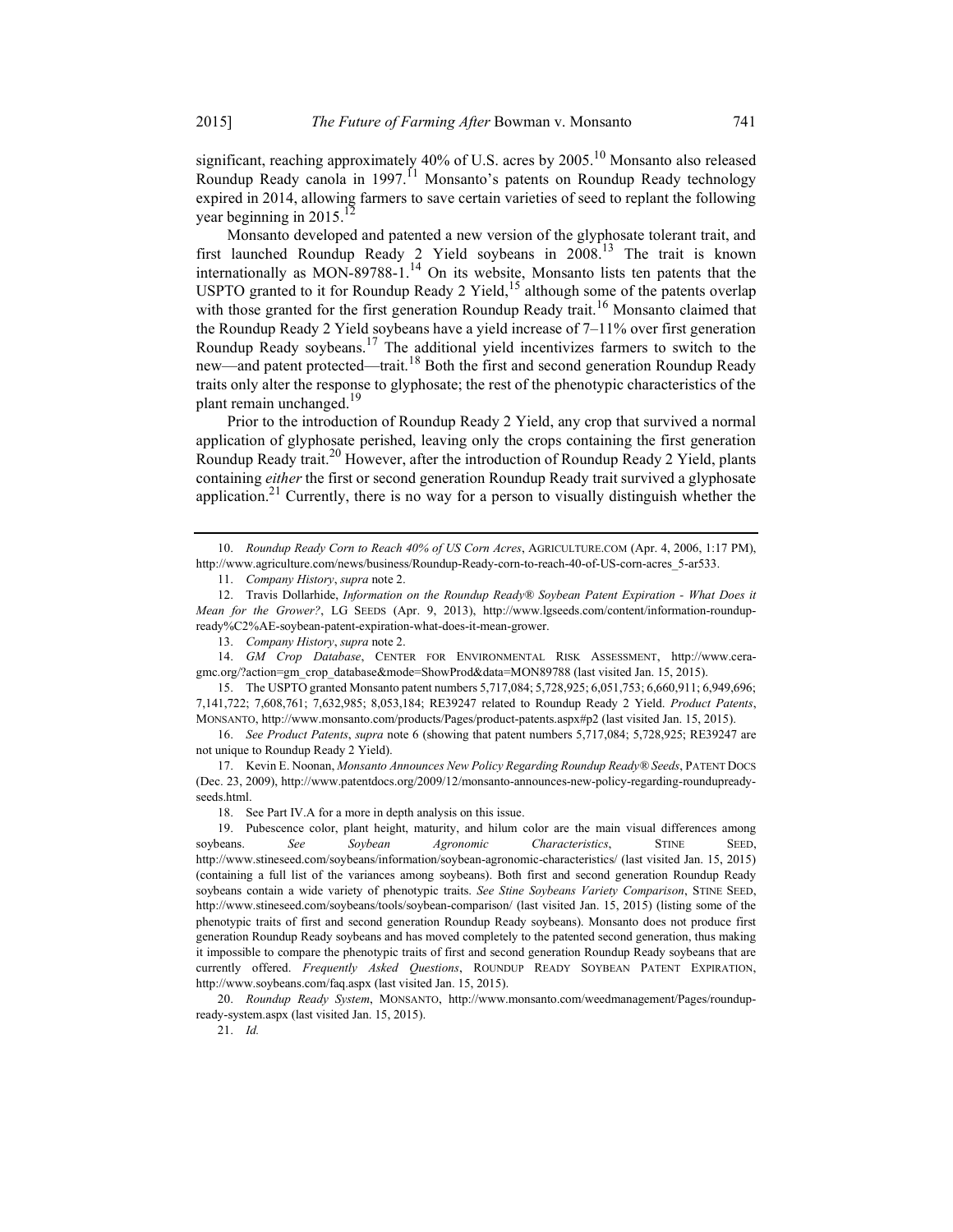plant contains the soon-to-be unprotected first generation or the patented second generation Roundup Ready trait.<sup>22</sup> Genetic testing allows a scientist in a genetic lab to determine which generation of Roundup Ready trait the plant contains.<sup>23</sup>

#### B. Saving and Replanting Seed

After Monsanto's first generation Roundup Ready soybeans lose patent protection, farmers will be able to save and replant seed without infringing.<sup>24</sup> The issue of saving seed is complex because Monsanto possesses legal protections beyond the utility patent on the gene for commercial varieties of seed containing the Roundup Ready trait, such as Plant Variety Protection Act (PVP).<sup>25</sup> Monsanto has agreed not to enforce its PVP rights against farmers who choose to save and replant seed, but the exception extends only to certain Monsanto varieties. $26$  The actual number of farmers that save and replant seed is yet to be seen, but given the challenges and availability of a higher yielding alternative, many farmers may choose to buy new seed each year instead of replanting.<sup>2</sup>

#### 1. Agronomic Practices

Farmers grew soybeans, scientific name glycine max, on an estimated 76.1 million acres in 2012.<sup>28</sup> The dominant American crop is corn, scientific name zea mays, which farmers grew on an estimated 96.4 million acres in  $2012<sup>29</sup>$  While the numbers fluctuate, soybeans are the second leading crop behind corn.<sup>30</sup> A much less widespread crop is

 <sup>22.</sup> See Soybean Agronomic Characteristics, supra note 19 (noting the wide variety of phenotypic characteristics displayed by Roundup Ready soybeans which are shared among all soybeans).

 <sup>23.</sup> Genetic analysis can detect the differences because the generations of Roundup Ready traits are different from one another. See generally How to Test for a GMO, HUDSON ALPHA, http://www.hudsonalpha.org/education/kits/gmod/gmo-test (last visited Jan. 15, 2015) (describing the testing process for identification of genetically modified organisms).

 <sup>24. &</sup>quot;We have long held that after the expiration of a federal patent, the subject matter of the patent passes to the free use of the public as a matter of federal law." Bonito Boats, Inc. v. Thunder Craft Boats, Inc., 489 U.S. 141, 152 (1989).

 <sup>25.</sup> The PVP is codified at 7 U.S.C. §§ 2321–2582 (2014). The PVP system is another form of intellectual property protection that the USDA administers, instead of the USPTO, for sexually reproduced plants that do not fall within the basic utility patents (which exclude non-genetically-modified living organisms) and plant patents (which are only for asexually reproducing plants). Can IP Rights Protect Plants?, BIOS, www.bios.net/daisy/bios/1234#plant\_patents (last visited Jan. 15, 2015). It is also important to note that the PVP system has a limited exception built-in allowing farmers to save and replant seed so long as it is not sold to third parties for reproduction. Id.

 <sup>26.</sup> Roundup Ready Soybean Patent Expiration, MONSANTO, http://www.monsanto.com/newsviews/pages/roundup-ready-patent-expiration.aspx (last visited Jan. 15, 2015).

 <sup>27.</sup> Many factors go into the decision of whether it would be economically advantageous to save seed. Saving Soybean Seed, ROUNDUP READY SOYBEAN PATENT EXPIRATION, http://soybeans.com/saving-seed.aspx (last visited Jan. 15, 2015). In response, Monsanto developed a decision tree to aid farmers in choosing to repurchase instead of saving seed. Id.

<sup>28.</sup> *Acreage* 06/29/2012, U.S. DEPT. OF AGRIC., http://usda.mannlib.cornell.edu/MannUsda/viewDocumentInfo.do?documentID=1000.

 <sup>29.</sup> Id.

 <sup>30.</sup> Id.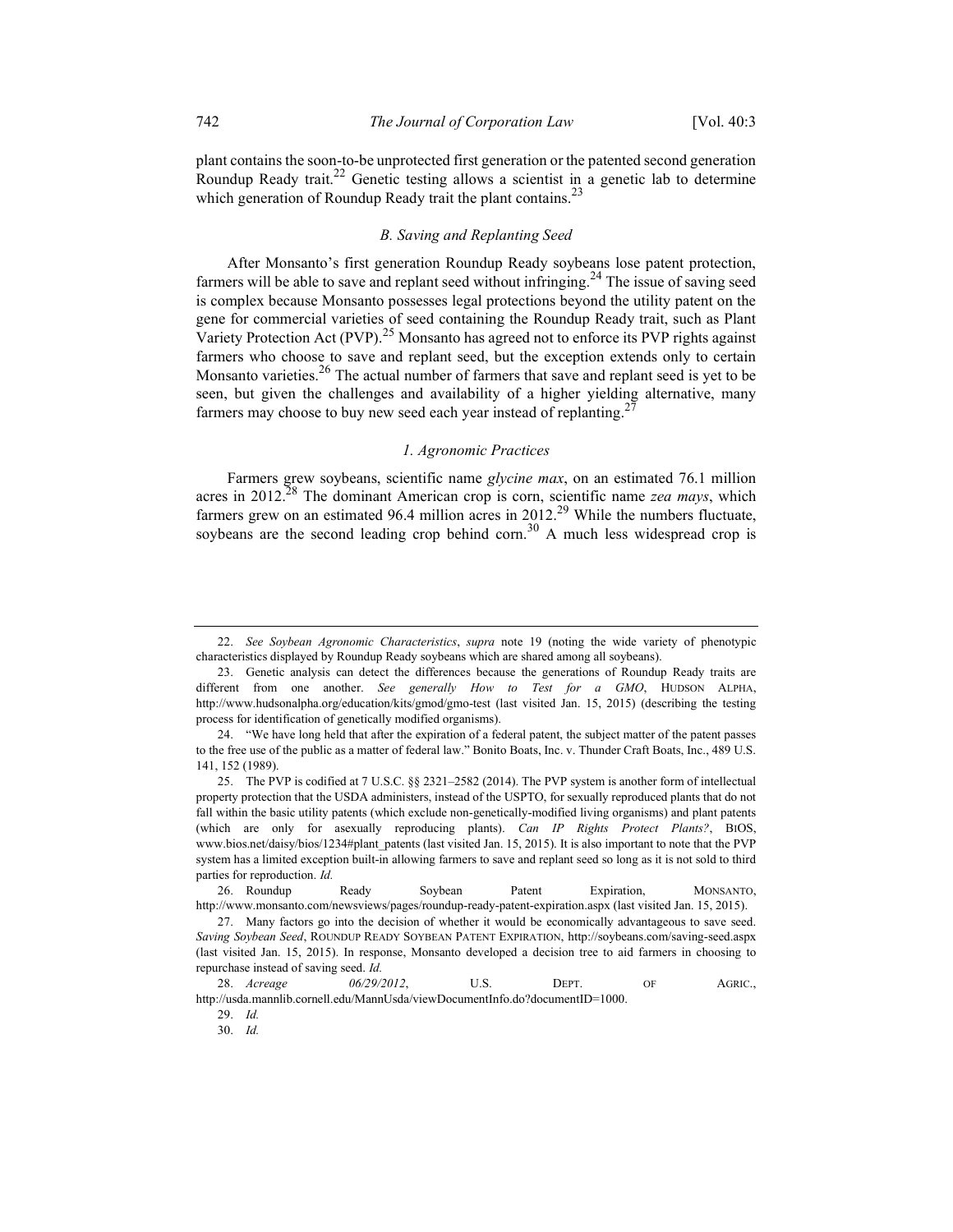canola, scientific names brassica napus and brassica campestris, which farmers grew on 1.77 million acres in  $2012.^{31}$ 

#### 2. Breeding Methods

Corn and soybeans are prevalent in the United States, but their breeding methods are different.<sup>32</sup> Canola uses breeding methods that are similar to either corn or soybean, due to the recent introduction of hybrid canola varieties.<sup>33</sup> Corn is a hybrid crop, which means that it is a result of the crossing of two different varieties and when farmers plant the hybrid seed, they are planting seeds containing one set of genes from each parent. The hybrid plant expresses a mixture of the two genomes.<sup>34</sup> Soybeans are an inbred crop, where the plant contains two identical genetic copies and the plant expresses the single genome.<sup>35</sup> Canola is still commercially grown in both hybrid and inbred varieties.<sup>36</sup>

The difference between hybrid and inbred seeds is important to the ability of farmers to save and replant seed. Inbred seeds are the same from generation to generation (excluding mutations), and therefore the farmer can save and replant seed knowing that the next generation will be the same as the first.<sup>37</sup> Hybrid seeds produce a genetic hodgepodge that is effectively useless to replant for the next season.<sup>38</sup> In reality, the only seeds that a farmer would be able to save and replant are inbreds.<sup>39</sup> This Note, therefore, focuses on soybeans and canola.

#### 3. Reproduction Methods

How crops reproduce is important because it affects the likelihood that a farmer's field may become contaminated through wind-borne pollen transfer.<sup>40</sup> Soybeans are a selfpollinating plant, which results in very little pollen transfer to other plants outside the

 <sup>31.</sup> Crop Production, U.S. CANOLA ASS'N, http://www.uscanola.com/crop-production/ (last visited Jan. 15, 2015).

 <sup>32.</sup> See P.K. GUPTA, PLANT BREEDING 8 (2009) (noting soybeans are self-pollinated while corn is crosspollinated).

 <sup>33.</sup> Sean Pratt, Canola Yields Poised for Breakthrough, THE WESTERN PRODUCER, http://www.producer.com/2013/09/canola-yields-poised-for-breakthrough/ (last visited Jan. 15, 2015) ("Corn hybrids have been around since the 1940s, compared to only the last 10 years for canola."); Canola Facts, SOYATECH, http://www.soyatech.com/canola\_facts.htm (last visited Jan. 15, 2015) (stating that farmers grew hybrids in 80% of the 2007 Canadian canola crop).

 <sup>34.</sup> GUPTA, supra note 32, at 36.

 <sup>35.</sup> See id. at 28 (discussing self-fertilizing plants).

 <sup>36.</sup> See Pratt, supra note 33 (noting the recent development of hybrid canola and its prevalence).

 <sup>37.</sup> Corn Breeding: Lessons From the Past: in Breeding, Hybrid Vigor, and Hybrid Corn, PLANT & SOIL SCIENCES ELIBRARY,

http://passel.unl.edu/pages/informationmodule.php?idinformationmodule=1075412493&topicorder=9&maxto= 12 (last visited Jan. 15, 2015) (noting that "if an inbred is self-pollinated, all of the progeny will be genetically identical to each other and to the inbred parent").

 <sup>38.</sup> Neil Wubben et al., F1/F2 Corn Variety Study, ISU NORTHERN RESEARCH AND DEMONSTRATION FARM, http://www.ag.iastate.edu/farms/2001reports/ne/F1F2Cornvariety.pdf (last visited Jan. 15, 2015) (noting that planting hybrid seeds is not common practice in the United States and quantifying the yield loss at 17%).

 <sup>39.</sup> Id.

 <sup>40.</sup> See Wind Pollination (Anemophily), http://www.pollinator.ca/canpolin/wind\_pollination.html (last visited Jan. 15, 2015) (discussing wind pollination and how it influences plant development).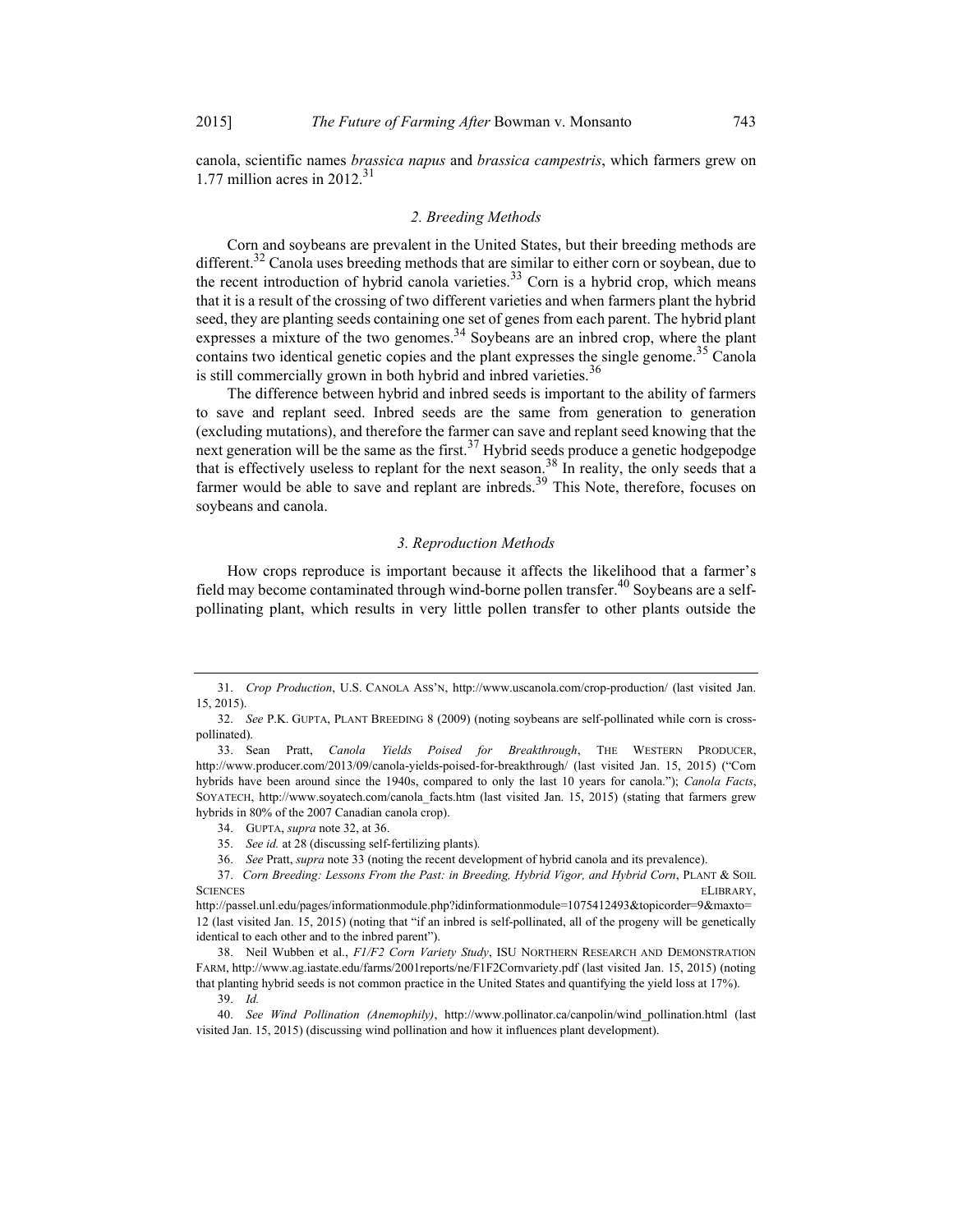immediate vicinity.<sup>41</sup> Corn and canola are cross-pollinating plants, which result in pollen that can travel much greater distances. $^{42}$ 

The separation distances for confined field trials that the USDA requires reflect the type of pollination for different crops.<sup>43</sup> The USDA requires a separation distance of ten feet for soybeans between regulated and non-regulated varieties to prevent the trait from migrating to nearby plants.<sup>44</sup> This distance is 660 feet for corn and up to 1320 feet for certain types of canola.<sup>45</sup> While it is possible for soybean pollen to travel short distances, it is unlikely that farmers will be concerned about their fields being contaminated with a neighbor's pollen. Corn is subject to much more significant pollen travel, which may contaminate neighboring fields, but because farmers do not save seed due to agronomic practices, the issue is moot.<sup>46</sup> Canola presents the most significant risk of contamination of a patented trait through wind disbursement onto a neighboring field.<sup>47</sup> Canola also presents a large risk of patent infringement when contamination occurs because many farmers use seed that can be saved and replanted. $48$ 

#### C. Judicial Consideration in Bowman v. Monsanto

Until now, courts have only considered patent infringement of crops where there was no unpatented alternative trait with a phenotypically identical unpatented gene.<sup>49</sup> In Bowman v. Monsanto, the Court held that the patent exhaustion's doctrine does not apply to self-replicating technologies.<sup>50</sup> Patent exhaustion is the theory that once a patent holder sells a patented invention, the patent holder can no longer enforce the right to make use of the patent with respect to that particular item, even if that item is later sold to another person. $51$ 

Monsanto requires farmers who purchase seed with the Roundup Ready trait, whether sold directly by Monsanto or sold by third parties, to sign a special licensing agreement that prevents a farmer from saving and replanting the seed in the following year.<sup>52</sup> The

 48. See Pratt, supra note 33 (stating that 80% of canola seed was hybrid, which would leave 20% as inbred that could easily be saved and replanted).

51. DONALD S. CHISUM, 1-SA02 CHISUM ON PATENTS § 5.

 <sup>41.</sup> GUPTA, supra note 32, at 8.

 <sup>42.</sup> Id.

<sup>43.</sup> See Biotechnology, U.S. DEPARTMENT OF AGRICULTURE ANIMAL & PLANT HEALTH INSPECTION SERVICE, http://www.aphis.usda.gov/biotechnology/compliance\_history.shtml (last visited Jan. 15, 2015) (noting the vast increase in required isolation between soybeans and corn or canola).

 <sup>44.</sup> Id.

 <sup>45.</sup> Id.

 <sup>46.</sup> See Wubben et al., supra note 38 (noting that saving corn is not a common practice in the United States).

 <sup>47.</sup> See Canola Facts, supra note 33 and accompanying text (stating that canola has the widest isolation area and implying that the pollen is capable of traveling the farthest).

 <sup>49.</sup> Roundup Ready was the first widely adopted patented genetically modified herbicide resistance trait for crops and therefore is the first to lose patent protection. See Janet Carpenter & Leonard Gianessi, Herbicide Tolerant Soybeans: Why Growers Are Adopting Roundup Ready Varieties, 2 AGBIOFORUM 65, 65 (1999), available at http://agbioforum.org/v2n2/v2n2a02-carpenter.pdf (noting that sulfonylurea tolerant soybeans were released before Roundup Ready soybeans, but the vast majority of the biotech-developed varieties were Roundup Ready). In addition, it is the first case where a subsequent patented trait has a nearly identical phenotype. See Soybean Agronomic Characteristics, supra note 19 (noting the wide characteristics and overlap of visual characteristics of Roundup Ready and Roundup Ready 2 Yield soybeans).

 <sup>50.</sup> Bowman v. Monsanto Co., 133 S. Ct. 1761, 1764 (2013).

 <sup>52.</sup> Bowman, 133 S. Ct. at 1763.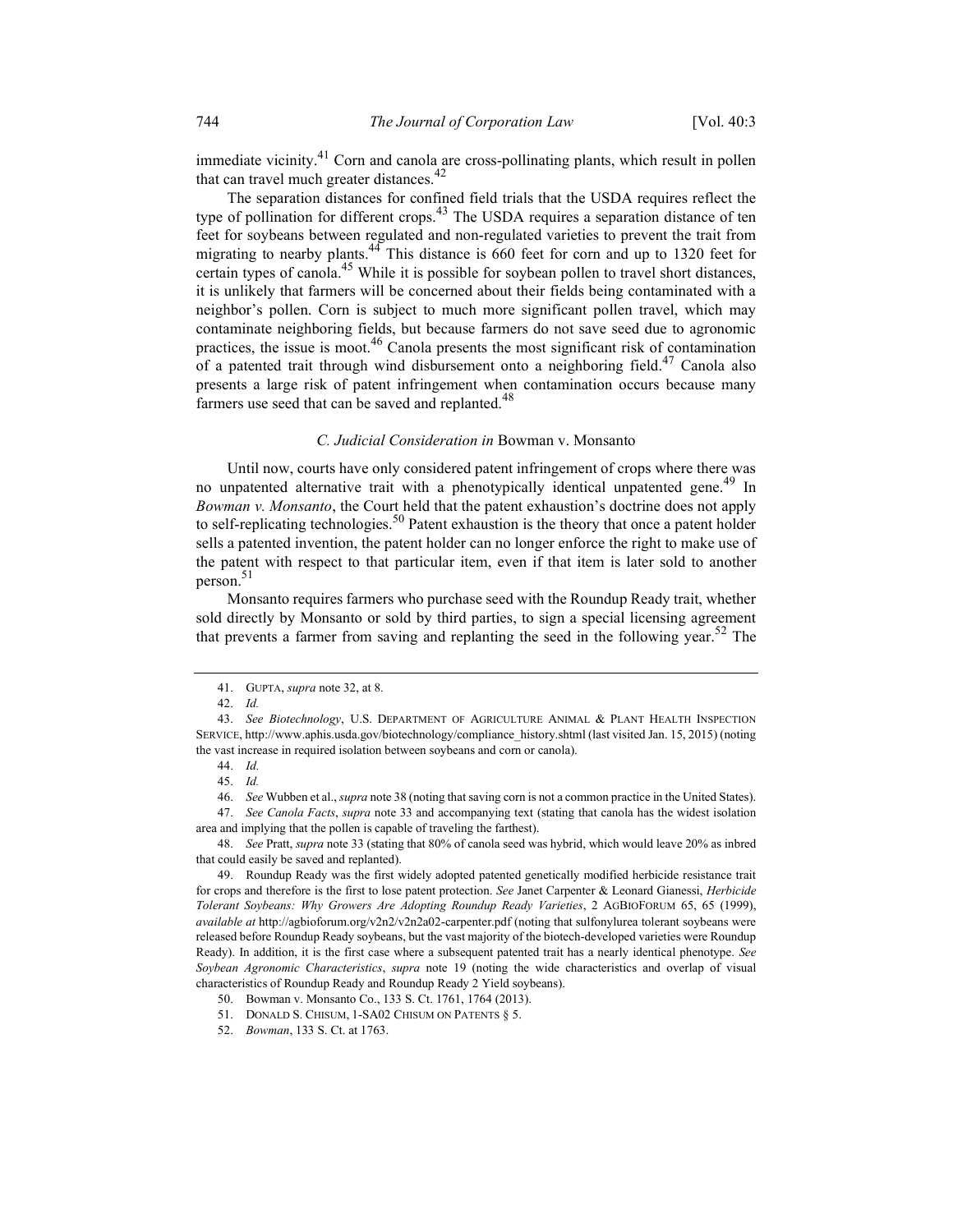soybean farmer in Bowman, Vernon Bowman from Indiana, purchased commodity seed<sup>53</sup> from a local grain elevator and planted it in his field without obtaining permission from Monsanto.<sup>54</sup> When Mr. Bowman sprayed Roundup over his field, most of the crop survived showing that the seed he used predominately contained the patented gene that allows the plant to survive an application of Roundup.<sup>55</sup> In doing so, he killed all of the soybeans that do not contain the gene for Roundup resistance. At harvest, he had segregated the crop to contain only the soybeans with the patented herbicide tolerance trait and "produced a new crop of glyphosate-resistant—i.e., Roundup Ready—soybeans."<sup>56</sup>

Now having a crop of only Roundup resistant soybeans, he harvested and saved the seed to replant the next year.<sup>57</sup> He planted the seed with a trait that he did not pay for, and then purchased much less seed from Monsanto. Monsanto then sued Mr. Bowman for patent infringement.<sup>58</sup> The Court found for Monsanto and Justice Kagan, writing in the unanimous decision, stated that "if the purchaser of that article could make and sell endless copies, the patent would effectively protect the invention for just a single sale."<sup>59</sup> The Court determined that the protection available under the PVP Act does not foreclose the ability to obtain a patent on a plant.  $60$  In addition, even though the seed itself was responsible for the subsequent generations, the Court rejected the "blame-the-bean defense,"<sup>61</sup> because Mr. Bowman was not a "passive observer" in the reproduction of the soybeans.<sup>62</sup> The opinion was explicitly narrow and came to the following conclusion:

Our holding today is limited—addressing the situation before us, rather than every one involving a self-replicating product. We recognize that such inventions are becoming ever more prevalent, complex, and diverse. In another case, the article's self-replication might occur outside the purchaser's control. Or it might be a necessary but incidental step in using the item for another purpose.<sup>63</sup>

While the Court did not limit itself to the scenarios presented in the following sections of this Note, it underscores the rights of a patent holder to protect his invention, even when the invention itself provides the mechanism to reproduce by itself.

#### D. Judicial Consideration in Monsanto v. Schmeiser

Another highly publicized Monsanto case involves canola pollen transfer in Canada. Percy Schmeiser was a farmer who planted inbred conventional canola and claimed that the Roundup Ready trait must have occurred when pollen from his neighbor's field drifted

 <sup>53.</sup> Commodity seed is the bulk seed sold to grain elevators which contains a mixture of all varieties and genetic traits that local farmers have delivered. Deniza Gertsberg, Monsanto Wins Against Indiana Farmer Over Seed Saving, GMO JOURNAL, http://gmo-journal.com/2011/09/26/monsanto-wins-against-indiana-farmer-overseed-saving/ (last visited Jan. 15, 2015).

 <sup>54.</sup> Id.

 <sup>55.</sup> Id. at 3.

 <sup>56.</sup> Id.

 <sup>57.</sup> Id.

 <sup>58.</sup> Gertsberg, supra note 53, at 3.

 <sup>59.</sup> Bowman v. Monsanto Co., 133 S. Ct. 1761, 1766 (2013).

 <sup>60.</sup> Id. at 1767.

 <sup>61.</sup> Mr. Bowman argued that he was not responsible for replicating the patented genes and it was the bean itself that was responsible for the replication. Id. at 1769.

 <sup>62.</sup> Id.

 <sup>63.</sup> Id.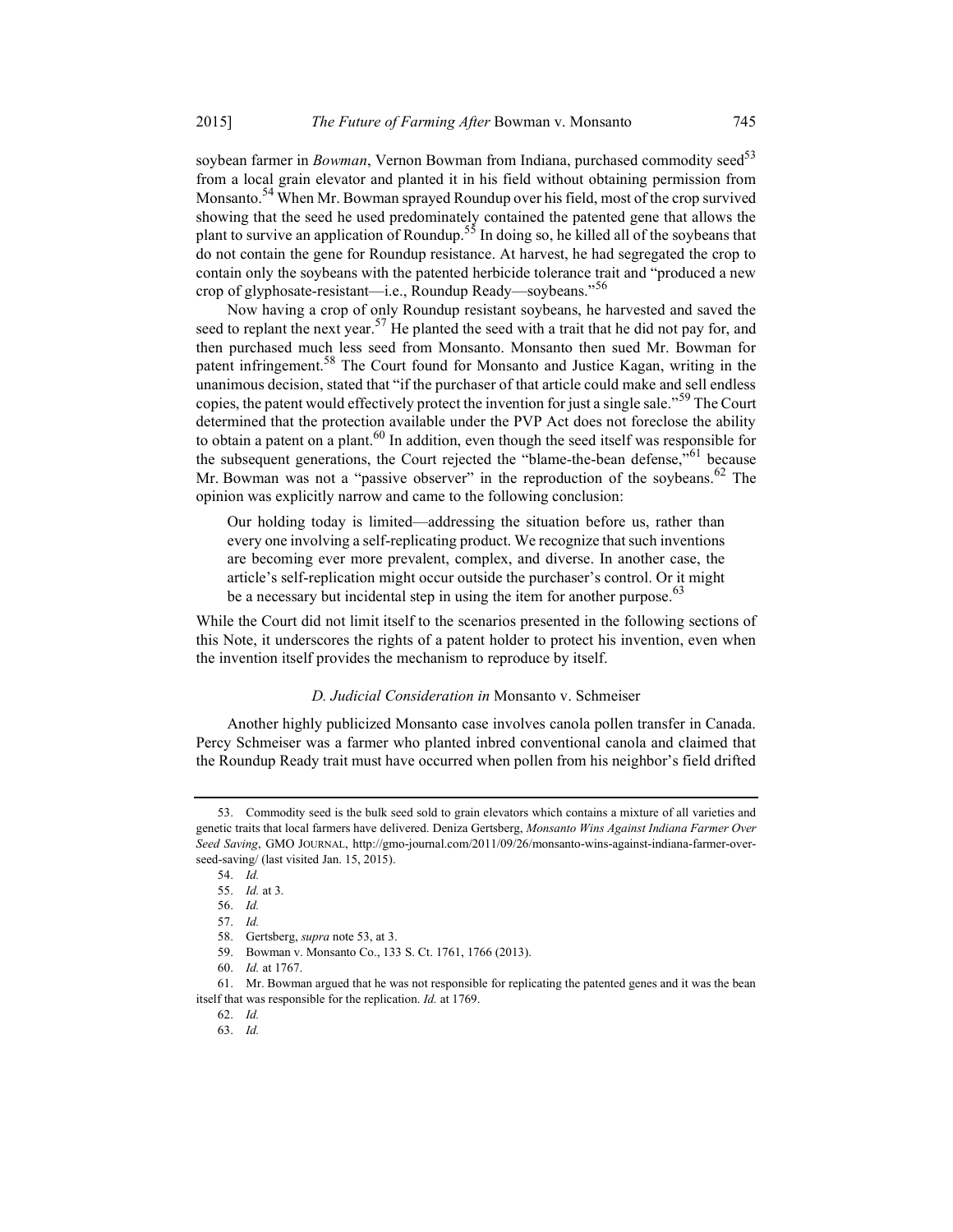onto his field.<sup>64</sup> He saved and replanted the seed, which he would have normally been allowed to do, because his original crop did not contain any patented genes. When Monsanto genetically tested Schmeiser's crop, it found 95–98% contamination.<sup>65</sup>

While the case was decided under Canadian law, the reasoning is analogous to that used by U.S. courts applying American law. The court reasoned that it was unlikely that such extensive contamination would be present due to pollen drift alone.<sup>66</sup> Schmeiser claimed that he sprayed Roundup on three acres of his field to test for contamination, and then used the seed from the surviving plants to plant his next crop.<sup>67</sup> The court rejected all of his defenses, including the "stray bull" defense, where any offspring fathered by a stray bull would be the property of the farmer that owns the mother.<sup>68</sup> Similar to *Bowman*, the farmer deliberately segregated the crop to give him a trait that he did not pay to receive and was therefore guilty of patent infringement.<sup>69</sup>

#### E. Commonalities Between Bowman and Schmeiser

Pollen transfer is common in canola, so it is likely that farmers growing conventional canola often face problems with contamination.<sup>70</sup> The common thread in the patent infringement cases of self-replicating technologies appears to be the overt action by the infringer to reproduce a patented trait, for which he has not compensated Monsanto. While the Supreme Court in *Bowman* chose to leave itself open to applying patent exhaustion differently in cases occurring outside of the farmer's control, the language of the patent statute does not seem to support an alternative finding.

#### III. ANALYSIS

This Part discusses the potential outcomes of Bowman and similar cases in 2015—the year in which the first generation Roundup Ready trait will no longer be protected by a patent—and beyond.<sup>71</sup> Unless otherwise specified, the crop in the hypothetical cases will be canola, because it is the most likely to be subject to inadvertent contamination. This Part limits the discussion to patent infringement. Monsanto and other agricultural companies

 <sup>64.</sup> Monsanto Can. Inc. v. Schmeiser, 2001 F.C.T. 256 (Can., Ont.), ¶ 38–39, available at http://decisions.fct-cf.gc.ca/fc-cf/decisions/en/item/38991/index.do.

 <sup>65.</sup> Schmeiser, 2001 F.C.T. 256, ¶ 53.

 <sup>66.</sup> Schmeiser, 2001 F.C.T. 256, ¶ 118.

 <sup>67.</sup> Percy Schmeiser, MONSANTO, http://www.monsanto.com/newsviews/Pages/percy-schmeiser.aspx (last visited Jan. 15, 2015).

 <sup>68.</sup> Stephanie M. Bernhardt, High Plains Drifting: Wind-Blown Seeds and the Intellectual Property Implications of the GMO Revolution, 4 NW. J. TECH. & INTELL. PROP. 1, 5 (2005).

 <sup>69.</sup> Schmeiser v. Monsanto, [2004] 1 S.C.R. 902 (Can.).

 <sup>70.</sup> The author was unable to find any cases that actually went to court where Monsanto pursued a farmer if he did not perform an act of segregation and used the Roundup Ready trait without obtaining a license or paying the fees. Brennan Delaney, What Happens When the Gene Gets Out of the Bottle?: The Necessity of An Intent Element for Infringement of Patents Claiming Genetically Modified Organisms, 76 UMKC L. REV. 553, 555 (2007) ("For example, Glen Eaton, an Arkansas farmer, was sued by Monsanto in 1999 even though he claimed he did not know how his field became contaminated with GMOs. The judge reportedly agreed that Eaton's claim was irrefutable, but Eaton still settled with Monsanto.").

 <sup>71.</sup> Similar theories have been published after this Note was written, but prior to its publication. See generally Daryl Lim, Self-Replicating Technologies and the Challenge for the Patent and Antitrust Laws, 32 CARDOZO ARTS & ENT. L.J. 131 (2013); Tabetha Marie Peavey, Bowman v. Monsanto: Bowman, The Producer and the End User, 29 BERKELEY TECH. L.J. 465 (2014).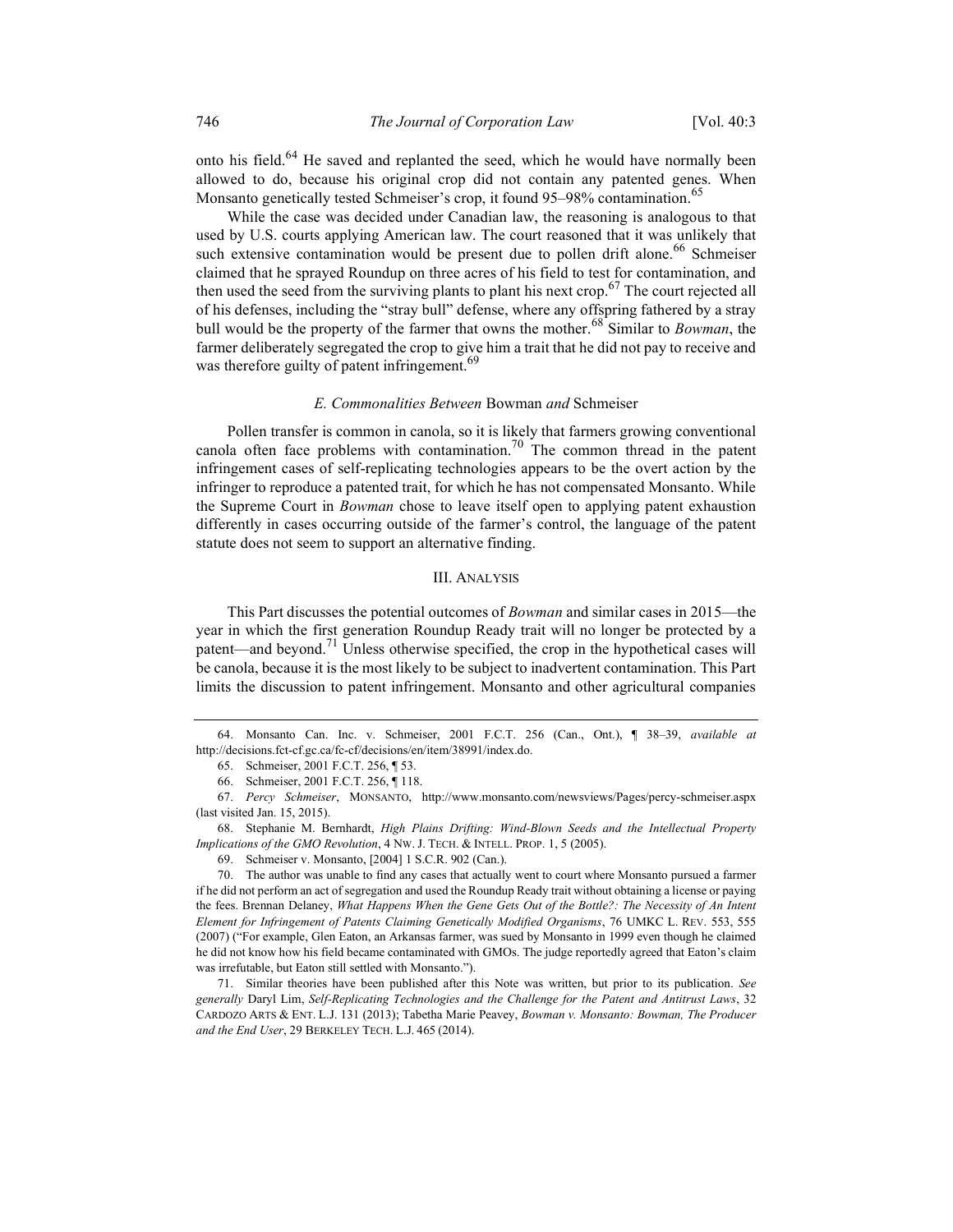have various other methods of controlling a farmer's ability to save and replant seed other than patents, and those methods of protection will still be in effect after the patent protection expires.<sup>72</sup>

The Court's decision in *Bowman* was unanimous, but the holding was quite narrow so it is difficult to predict how the Court will rule in future cases where the patent infringement occurs outside of the control of the infringer, or without her knowledge. This Part discusses some of the potential ways the Court may rule on innocent or unknowing infringers. The Court may be able to differentiate between infringers who had no knowledge of the infringement because it happened completely outside of their control, and infringers that had no knowledge of the infringement because they did not realize the consequences of their actions. An example of the first scenario, which is referred to as "unknowing infringers," is the farmer who has pollen transferred onto her field by wind or insects, and does not know or have any reason to suspect that a patent infringement has occurred. An example of the second, which is referred to as "innocent infringers," is the farmer who grows some first generation seed that she saves and some second generation seed that she buys each year, but through some mistake, mixes some second generation seed into her first. This Note analyzes both types of infringers separately, because the outcomes may differ depending on the reasoning the Court chooses to apply.

### A. Intent to "Make or Use"

One theory on which the Court may base its reasoning would be a lack of intent to "make or use."<sup>73</sup> The idea of eliminating an intent requirement in patent infringement for self-replicating technologies has been proposed in the past by Prof. Brennan Delaney.<sup>74</sup> In the time since the Delaney Article was published, there have been several important changes in the landscape of saving seed and patented genes.<sup>75</sup> Most importantly, the analysis in this Note is focused on multiple traits with the same function, with one of them being patented and one being unpatented, while Delaney focuses on the introduction of patented genes where there were none before.<sup>76</sup> The difference may seem immaterial at first, but the existence of multiple traits with the same function eliminates the possibility of testing for the patented gene without resorting to examining the genome of the plant.<sup>77</sup> In Roundup Ready crops, it is relatively easy to spray a small area with the herbicide to confirm a kill when there is no alternate glyphosate resistance. While the idea of crop contamination with patented genes is not new, the changes in the marketplace and legal

 <sup>72.</sup> Frequently Asked Questions, ROUNDUP READY SOYBEAN PATENT EXPIRATION, http://www.soybeans.com/faq.aspx (last visited Jan. 15, 2015) (stating that "[a]fter the Roundup Ready biotech trait expires, most Roundup Ready® seed in the United States will still likely be covered by other forms of intellectual property, including variety patents and plant variety protection certificates").

 <sup>73.</sup> See infra note 78 and accompanying text (noting that intent in infringement cases is irrelevant).

<sup>74.</sup> Delaney, *supra* note 70, at 555.

 <sup>75.</sup> See supra note 26 and accompanying text (discussing Monsanto waiving the PVP rights allowing farmers to save first generation Roundup Ready seed after the patent expires); supra Part II.C (discussing Bowman v. Monsanto, which is the first case the Supreme Court has heard on this issue).

 <sup>76.</sup> See generally Delaney, supra note 70 (focusing on inadvertent introduction of patented Monsanto traits).

 <sup>77.</sup> Since there is no visual difference between first and second generation Roundup Ready products and the distinguishing characteristic of surviving an application of Roundup is shared, there is no way for a farmer to differentiate them. See supra note 19 and accompanying text.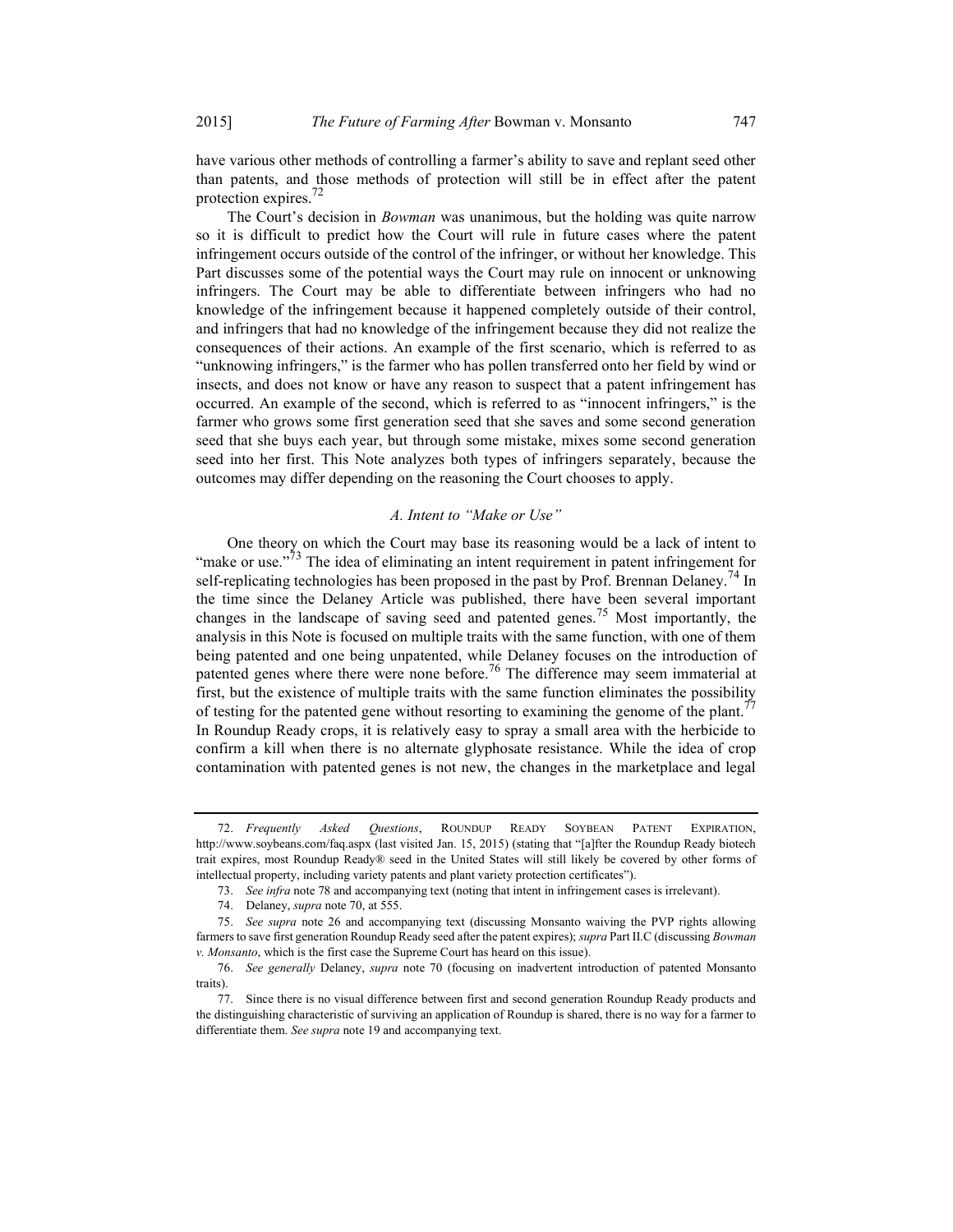landscape make it very different than it was even five years ago. Considering the intent to "make or use" is even more important today because of the risk to farmers who have their crop contaminated and are unable to determine the presence of the patented trait.

The lack of an intent requirement seems to point to the Court choosing not to make a distinction between those that infringe with the intent of infringing and those that infringe without knowing that they are infringing. Generally, the intent of the infringer is not relevant in patent infringement cases.<sup>78</sup> Direct patent infringement is codified as "whoever without authority makes, uses, offers to sell, or sells any patented invention, within the United States . . . any patented invention during the term of the patent therefor, infringes the patent."79 The American Intellectual Property Law Association proposed model jury instructions state "[s]omeone can directly infringe a patent without knowing that what they are doing is an infringement of the patent. They also may directly infringe a patent even though they believe in good faith that what they are doing is not an infringement of any patent."<sup>80</sup> The lack of an intent requirement is logical for patents outside the realm of selfreplicating technologies. The "making or using" language of patent infringement implies the intent to make or use the patented invention, but it does not require the intent to infringe on the patent. The infringer must always have an intent to make or use because the patented invention cannot make or use itself. In situations of both unknowing and innocent infringers, there is at a minimum an intent to make or use the patented invention, which may be why the Court chooses not to consider intent at all.

However, with self-replicating technologies, the "making or using" of a patented invention can happen outside of the user's control, depriving this prospective infringer of any intent to make or use the invention. The invention is the one making, and sometimes using, itself. Even if an infringer of a self-replicating technology is aware of its patent protection, she may infringe without intending to make or use the invention.

Even if an unknowing infringer does not intend to make or use the patented invention, the infringer does act in a manner that facilitates the infringement. For example, a farmer that plants and cares for a crop before harvesting and saves seed to replant affirmatively acts in the growing, harvesting, and saving of the crop. The important distinction here is that all of those acts are necessary to farming and would occur without any infringement. An unknowing infringer does not act with the intent to make or use the patented invention. Similarly, an innocent infringer does not act with the intent to make or use the patented invention. It seems to be rather immaterial to the analysis how the contamination was introduced, so long as the farmer does not act with an intention to make or use the patented invention.

The implied intent to make or use has thus far been found or implied in all patent infringement cases involving self-replicating technologies.<sup>81</sup> In *Bowman*, Mr. Bowman segregated his crop containing only the patented gene and replanted future generations

 <sup>78.</sup> DONALD S. CHISUM, 5-17 CHISUM ON PATENTS § 17.01.

 <sup>79. 35</sup> U.S.C. § 271(a) (2010).

 <sup>80.</sup> AIPLA'S MODEL PATENT JURY INSTRUCTIONS 15 (Am. Intellectual Prop. Law Ass'n 2012), available at http://www.aipla.org/learningcenter/library/books/other-pubs/Documents/2012%20final%20model%20jury %20instructions.docx.

 <sup>81.</sup> The author has done an extensive review of patent infringement cases involving self-replicating technologies and has not discovered a single instance in which a court found non-infringement solely based on a lack of an express or implied intent to make or use.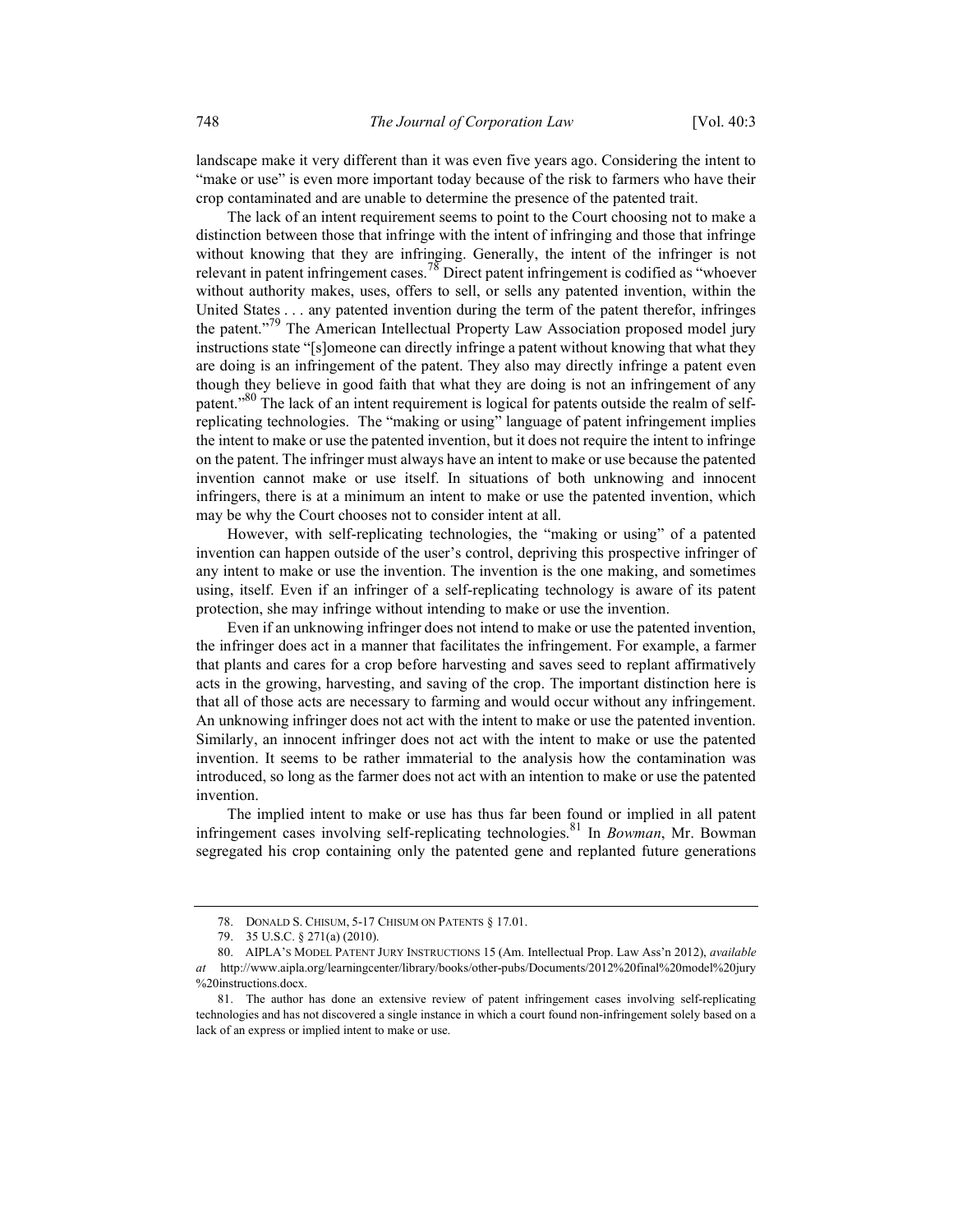containing that trait. $82$  Similarly in *Schmeiser*, the farmer actively segregated the crop and intended to use the trait without purchasing or licensing the trait. $83$  In both of these cases, the farmers acted with the intent to make and use the patented invention.

The Court has two options: continue to imply an intent requirement whenever a potential infringer uses a patented invention or limit the intent requirement to cases where the infringer intended to use the invention whether or not she knew she was infringing. By limiting the Bowman decision to the facts of the case, the Court has left itself open to consider the second possibility. The Court has not yet considered whether the lack of intent applies to all patent infringement cases, or whether it is implied in non-self-replicating technologies because, intrinsically, there must always be an intent to make or use the patented invention.

#### B. Actions

The second possibility for the Court to differentiate between self-replicating and nonself-replicating technologies would be with the action of the infringer. Implied in the "makes or uses" requirement is some action to make or use. The Bowman Court stated that "Bowman was not a passive observer of his soybeans' multiplication; or put another way, the seeds he purchased (miraculous though they might be in other respects) did not spontaneously create eight successive soybean crops."<sup>84</sup> This "blame-the-bean" defense did not shield Mr. Bowman in large part because of his actions to segregate and save the seed for future planting.<sup>85</sup> Where the farmer does not act to segregate the seed, the argument for infringement is much weaker. Although an infringer must act to grow her crop, her actions are merely ancillary to the infringement.

In asserting a defense against infringement for a lack of action, one must separately consider an unknowing and innocent infringer. In the case of an unknowing infringer, her crop would infringe without any action on her part to facilitate the infringement. It is true that a farmer has to act to plant, harvest, save seed, and replant, but those actions would be identical whether the crop was contaminated with the second generation patented Roundup Ready trait or not. Those acts are likely not sufficient to constitute infringement if the crop is contaminated with a patented trait. The defense against infringement due to a lack of action by an unknowing infringer is much stronger because all of her actions were incidental to farming itself and she did not do anything that would cause the infringement. It is true that the unknowing infringer's acts ultimately facilitated the infringement, but they would be acts related generally to farming and not to specifically make or use the patented invention.

In the case of an innocent infringer, the defense of a lack of an action to make or use the patented invention is weaker, but may still prevail. In this scenario, the farmer also does not act to make or use the patented invention, but the cause of the infringement is one of her actions. The proximate cause of infringement in this case would be the farmer's own actions, but because the actions are not designed to make or use the patented invention, they too would not be considered actions of infringement. In addition, it would be difficult

 <sup>82.</sup> Bowman v. Monsanto Co., 133 S. Ct. 1761, 1763 (2013).

 <sup>83.</sup> See Monsanto Can. Inc. v. Schmeiser, 2001 F.C.T. 256 (Can. Ont.), ¶ 58, available at http://decisions.fct-cf.gc.ca/fc-cf/decisions/en/item/38991/index.do.

 <sup>84.</sup> Bowman, 133 S. Ct. at 1769.

 <sup>85.</sup> Id.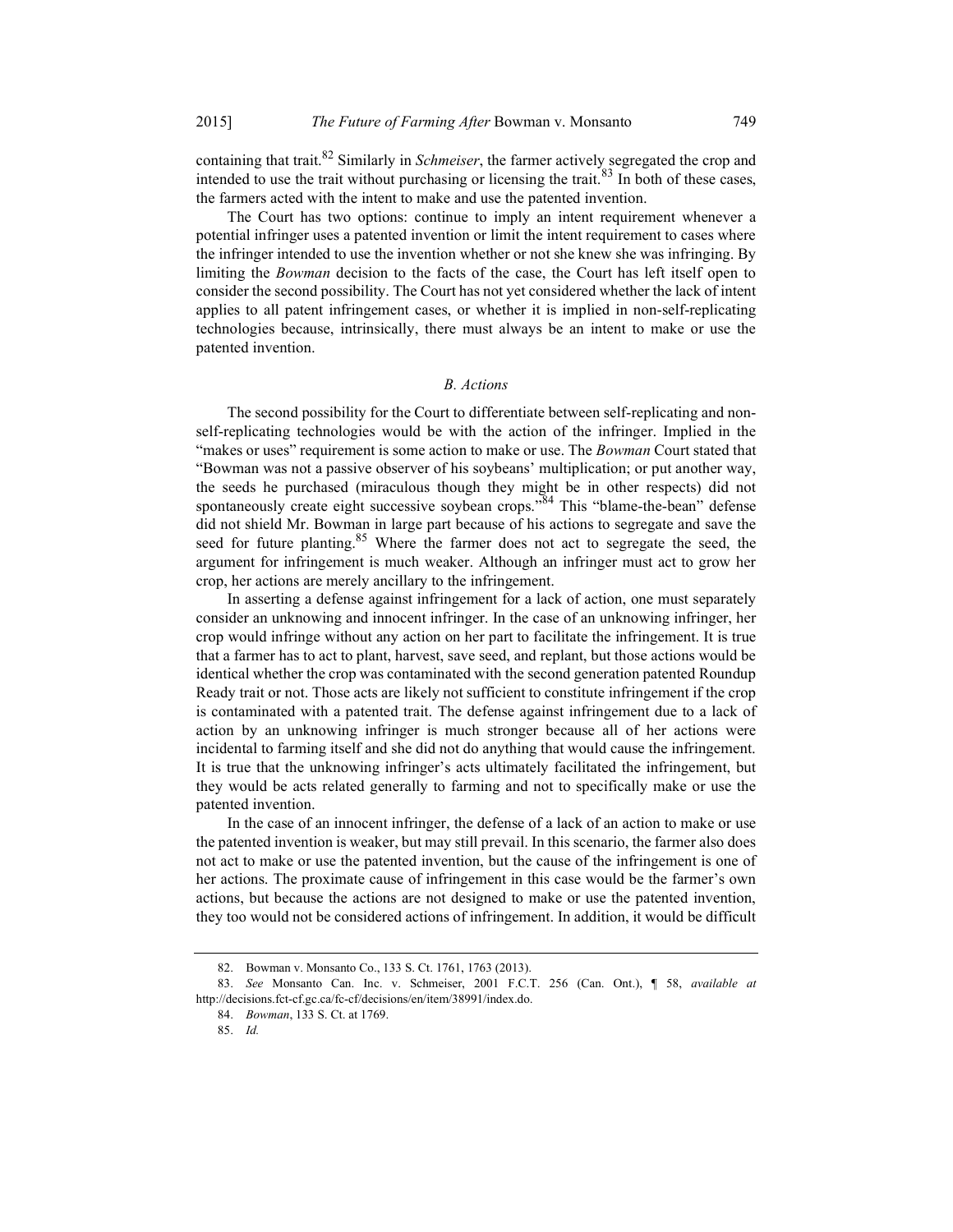to determine the exact cause of the contamination, so in practice it may be possible to group both the unknowing and innocent infringers into the same category so long as they have not acted out of the ordinary to make or use the patented invention. The Court may not be persuaded by this argument, because it stated that "it was Bowman, and not the bean, who controlled the reproduction (unto the eighth generation) of Monsanto's patented invention."86 Under this line of reasoning, any action by either an unknowing or innocent infringer to facilitate the growth and reproduction of a self-replicating technology may be liable for patent infringement.

But this would be a slippery slope upon which the Court may not wish to embark. If any action to facilitate the growth and reproduction of a patented self-replicating technology made farmers liable for infringement, what activities, if any, would fail to meet that test? Would farmers also be liable for infringement when they do not save and replant seed, but when seed from a neighboring farm is planted on their farm by mistake and they unknowingly facilitate the growth of the seed through ordinary farming practices? The Court should be careful to limit the farmer's actions to those that are outside of typical agronomic practices for that crop. One clear example of an action outside typical agronomic practices is spraying Roundup onto a field where the farmer has not purchased or licensed any Roundup Ready technology.

#### C. No Actual Use

A third possibility for the Court to find non-infringement for unknowing and innocent infringers is that they do not use the invention. This would be a much narrower ruling and would be limited to cases where the traits are either not used, or the first and second generation Roundup Ready traits were contained within the individual plants. It would still provide some protection where farmers cannot distinguish between infringing and noninfringing crops, and provide more protection for the patent holder than the two previous possibilities. It may also be more difficult to put into practice as there are many scenarios where courts may find unknowing and innocent infringers liable.

It is common practice among agricultural seed companies to stack multiple patented genes within the same seed in certain crops.<sup>87</sup> If contamination were to occur through either pollen drift or unintended mechanical mixing, all of the traits from the donor seed would likely transfer to the farmer's non-infringing crop. It is probable that by the 2015 growing season, many crops will contain multiple traits to resist different herbicides stacked

 <sup>86.</sup> Id.

 <sup>87.</sup> See Kameswara Rao, Genuity-Smartstax, The Eight Transgene Corn: An Amazing Advancement In Crop Genetic Engic, FOUND. FOR BIOTECHNOLOGY AWARENESS & EDUC. (Aug. 22, 2009), http://fbae.org/2009/FBAE/website/origins\_of\_genetic\_engineering.html (discussing stacked agricultural products including the most recent development of Genuity Smartstax corn which contains eight different transgenes for insect and herbicide resistances).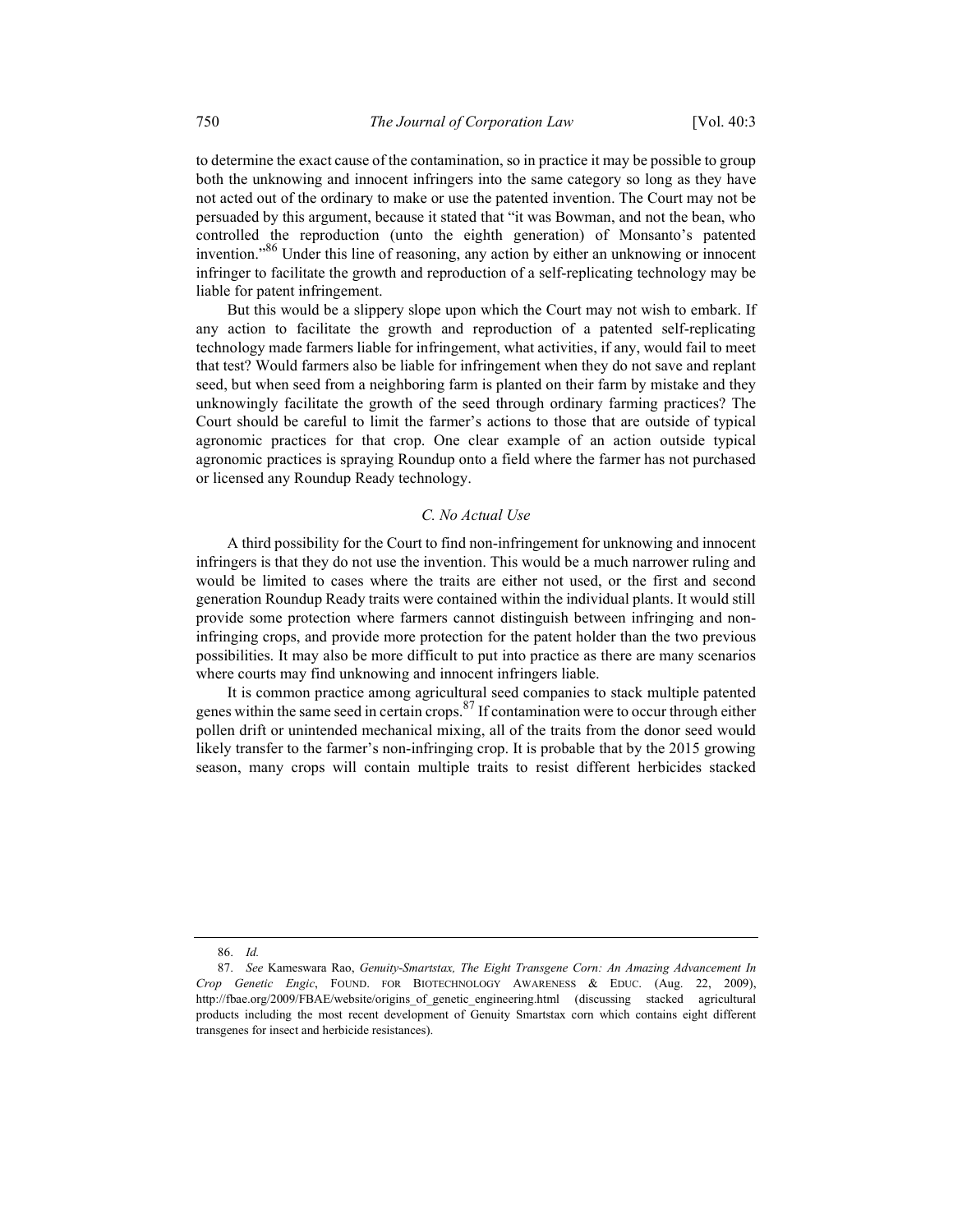together.<sup>88</sup> In addition, herbicide resistance traits are often stacked with insect resistance traits.<sup>89</sup>

One hypothetical is where a farmer either does not use the gene at all or her use is wholly encompassed by the non-patented trait. One example is herbicide protection for a herbicide that the farmer never applies. If the patented gene is for something that the farmer never benefits from, she would not use it and therefore not be liable for infringement. Another example is where a crop contains two generations of a single trait designed to resist a single herbicide. It is not necessary to have both genes present, as either alone would provide the plant with protection against the herbicide. In this scenario, the farmer may not actually "use" the second generation patented gene because all of the protection comes from the first. So if the two genes serve an identical purpose, the farmer may be using only the unpatented gene and therefore she is not liable for infringement.

But may a farmer benefit from the use of the patented gene, even though she is not aware of it? One example is an insect resistance gene. It may be impossible for the farmer to learn of the presence of the gene, but she may nonetheless benefit by her crop being free of insects or require less pesticide. In addition, Roundup Ready 2 Yield has a second benefit—the yield increase.<sup>90</sup> This creates a question of whether the farmer is using the yield increase from the patented gene resulting in potential liability. The situation can become very muddy and application of a non-use based defense may be very difficult to assert in practice.

#### D. Public Policy

Finally, the Court may distinguish self-replicating from non-self-replicating technologies under the theory that the assertion of patent rights over an unknowing or innocent infringer goes against public policy. The Court may choose to read a narrow exception to circumstances in which the infringer did not act in a manner that does or likely would lead to infringement. This exception would be novel, but grounded in the purposes underlying patent protection.

The overarching goal of patent rights is to promote innovation and to grant an inventor rights to exclusively use and sell her invention for a limited period of time.<sup>91</sup> The benefit to the public is disclosure of the ideas and the passage of the ideas into the public domain

<sup>88.</sup> See Karen McMahon, Monsanto to Add Dicamba-Tolerant Trait to RR Soybeans, FARM INDUSTRY NEWS (Mar. 1, 2012), http://farmindustrynews.com/biotech-traits/monsanto-add-dicamba-tolerant-trait-rrsoybeans (stating that the dicamba tolerant trait would be stacked with the Roundup Ready trait in 2014); Darren Hefty, New Soybean Traits, AG-PHD (Jan. 6, 2012), http://www.agphd.com/blog/ag-phd-newsletter/january-2012/2012/01/06/new-soybean-traits/ (noting the upcoming traits for resistance to dicamba and 2-4-d and their ability to be stacked with other herbicide tolerant traits).

<sup>89.</sup> This practice is quite common in corn. See Herbicide- and Insect-resistant Corn Hybrids, PENN STATE EXTENSION, http://extension.psu.edu/agronomy-guide/pm/sec2/sec21a (last visited Jan. 15, 2015) (listing the different traits available in corn for insect and herbicide tolerance). It is rare in soybeans because there has not been a need for integrated pest management in North America—although Monsanto has developed an insect and herbicide tolerant stack for use in South America. INTACTA RR2 PRO Soybeans, First Crop Season Shows Good Results, MONSANTO, http://www.monsanto.com/products/pages/intacta-rr2-pro-soybeans.aspx (last visited Mar. 26, 2015).

 <sup>90.</sup> See supra note 17 and accompanying text.

<sup>91.</sup> Sara Boettiger & Cecilia Chi-Ham, *Defensive Publishing and the Public Domain*, IP HANDBOOK OF BEST PRACTICES, http://www.iphandbook.org/handbook/ch10/p01/ (last visited Jan. 15, 2015).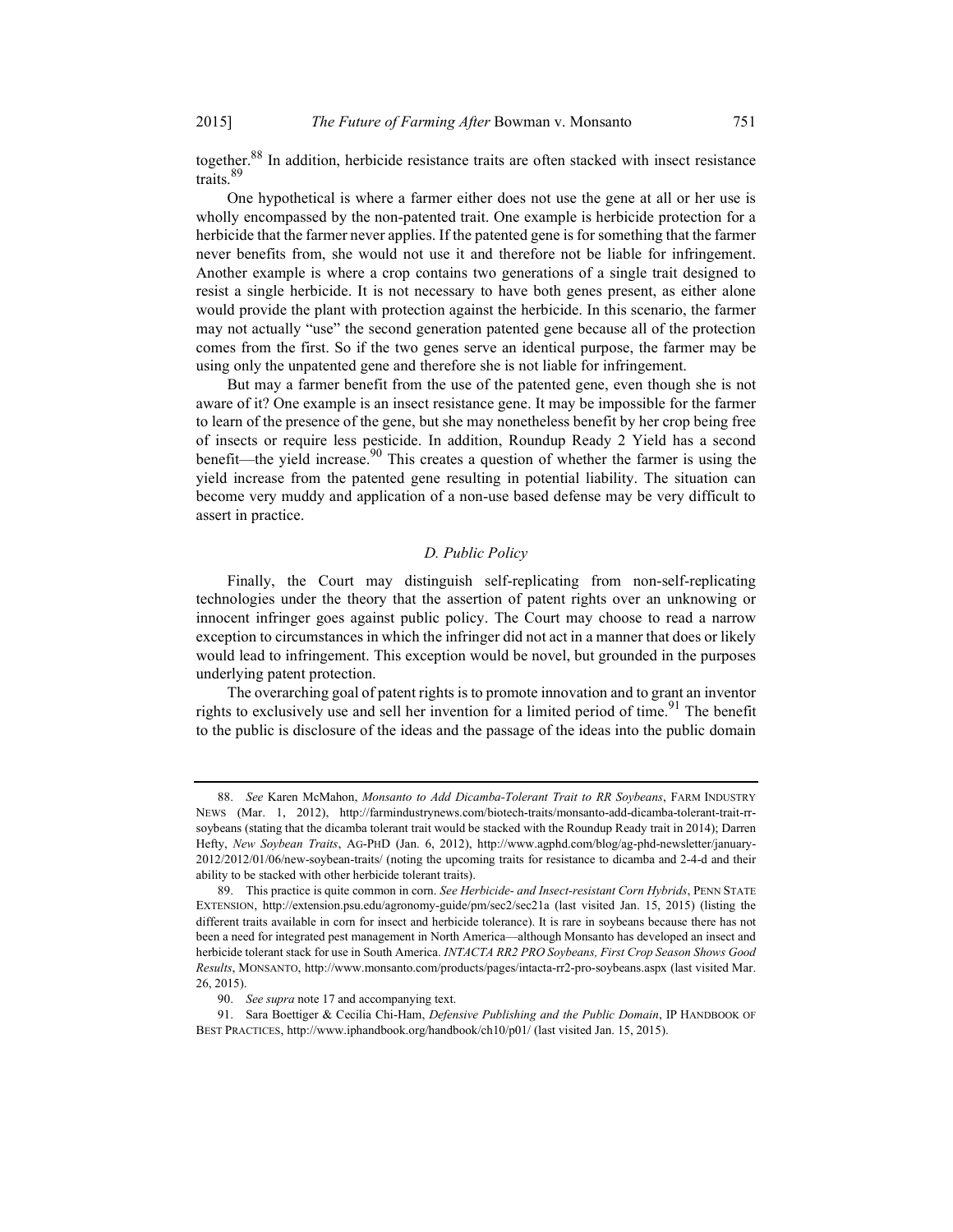after a specified period of time.<sup>92</sup> Here, a finding of patent infringement would not further either goal of patent protection and could harm the public at the expense of patent-holders.

First, there would be no harm to an inventor's incentive to innovate. In the case of unknowing and innocent infringers of self-replicating technologies, their infringement only affects their personal use. Neither the innocent nor the unknowing infringers are aware of the infringement or have a feasible way to discover the infringement, so they would not injure the inventor in any manner. Unlike the farmers in *Bowman* and *Schmeiser*, an unknowing or innocent infringer does not intend to use the invention without compensating the patent-holder. A finding of infringement would be a windfall to Monsanto because either an award of damages or the sales due to the inability to save seed would be money from which Monsanto would not be deprived. In this example, Monsanto did not and would not lose any sales because of the unknowing or innocent patent infringement.

Finding infringement for unknowing and innocent infringers would only serve to frighten farmers who may wish to save seed. This fear could in turn limit the attractiveness of saving seed and require farmers to buy seed to protect against a lawsuit. This tendency to purchase seed would likely frustrate the purpose of inventions passing into the public domain after their patent protection expires.

Furthermore, innocent and unknowing infringers by definition do not intend to be infringers. They are attempting to use the first generation Roundup Ready trait for the very purpose of using the technology while not infringing upon Monsanto's second generation patent protected trait. It is likely that many of them do not wish to have the patented trait in their crop, or at the very least are indifferent to the presence of it. It would be inequitable to find for infringement when farmers do not want the trait, especially if they take reasonable steps to reduce contamination.

#### IV. RECOMMENDATIONS

Monsanto may attempt to retain as much control and influence over the farmers that choose the save and replant seed as possible. There are two logical reasons identified in this Note that Monsanto may choose to waive the PVP protection on varieties that contain the first generation Roundup Ready trait. First, the Supreme Court or Congress could provide additional protection for this limited class of infringers. Additionally, the Court or Congress could draw a distinction between innocent and unknowing infringers and choose to treat them similarly or differently. This Note makes recommendations for ways that farmers can reduce contamination and, in doing so, reduce potential patent infringement lawsuits.

#### A. Public Relations Benefit to Monsanto

One reason that Monsanto may choose to allow farmers to save and replant seed without additional payments is the public relations benefit. It is no secret that Monsanto is not well liked by a small but vocal group of Americans.<sup>93</sup> One criticism of Monsanto is its

<sup>92.</sup> Stephan Kinsella, "The" Purpose of Patent Law, CENTER FOR THE STUDY OF INNOVATIVE FREEDOM (Dec. 6, 2010), http://c4sif.org/2010/12/the-purpose-of-patent-law/.

 <sup>93.</sup> For examples of groups that are against Monsanto, see the following sources: Donald L. Barlett & James B. Steele, *Monsanto's Harvest of Fear*, VANITY FAIR (May 2008),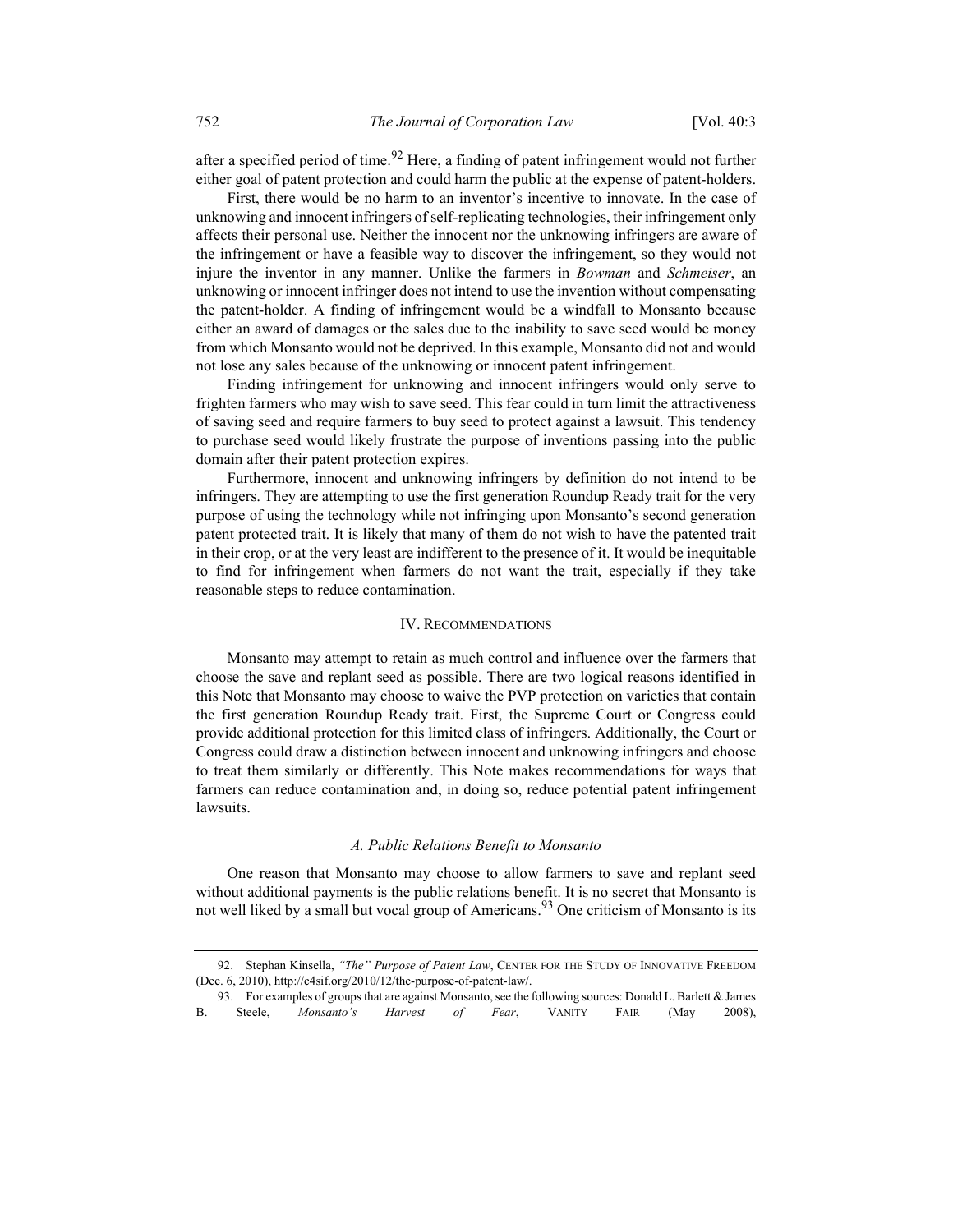policy that prohibits replanting seed.<sup>94</sup> Because of the economic benefits of purchasing the patented second-generation Roundup Ready seed, many farmers are likely to repurchase new seed.<sup>95</sup> The public relations benefit would be a rather low cost to Monsanto if most farmers choose to buy seed instead of saving and replanting.

Monsanto was not breeding any new first generation Roundup Ready varieties for commercial release when the author began working there in 2008. Because it takes at least six to eight years to develop a variety,  $96$  there were still some first generation Roundup Ready varieties that were released after that time. Yield gains over time, in addition to the boost inherent in the second generation Roundup Ready trait, have the potential to more than make up for the cost of the seed. Yield gains of 0.3 bushels per year over five years, plus the advertised 7–11% gains, would result in an increase from 50 bushels per acre to 55–57 bushels per acre.<sup>97</sup> Throughout 2013, soybean prices have remained above \$13.00 per bushel,<sup>98</sup> so that a five to seven bushel increase would lead to an increase profit per acre of \$65.00 to \$91.00. Soybean seed prices per acre depend on the variety planted and a host of other factors, but are generally at least \$50.00.<sup>99</sup> In purely economic terms, farmers would likely be better off investing in new seed every year. Over time, the yield gains will continue to grow, further reducing the incentive to save and replant seed. If soybeans prices fall, the benefit gained from additional yield will be diminished.<sup>100</sup>

The one place where farmers would benefit the most from reducing seed input costs, even in years with high soybean prices, is in years that the yield is low. Because most farmers choose to purchase crop insurance that establishes a yield floor,  $101$  farmers that are reasonably certain that their production will not meet the price floor would see no benefit from planting higher-priced seed. In 2013, farmers in Northern Iowa were not able to plant their crop on time, and some farmers were not able to plant a crop at all.<sup>102</sup> With the reduced

95. See infra notes 96–99 and accompanying text (noting the economic advantages of buying new seed).

http://www.vanityfair.com/politics/features/2008/05/monsanto200805; Millions Against Monsanto, ORGANICS CONSUMERS ASSOCIATION, http://www.organicconsumers.org/monsanto/ (last visited Jan. 15, 2015); FOOD INC. (Magnolia Home Entertainment 2009); Anti-Monsanto Project, FACEBOOK, https://www.facebook.com/Anti.Monsanto (last visited Jan. 15, 2015); MARCH AGAINST MONSANTO, http://www.march-against-monsanto.com/ (last visited Jan. 15, 2015); OCCUPY MONSANTO, http://occupymonsanto.com/ (last visited Jan. 15, 2015).

<sup>94.</sup> Richard Schiffman, Life in the Rural Police State of Monsanto, TRUTHOUT (Jun. 19, 2013), http://www.truth-out.org/news/item/16985-life-in-the-rural-police-state-of-monsanto ("By aggressively enforcing its 'no replant policy,' Monsanto has initiated a permanent low-grade war against farmers.").

 <sup>96.</sup> Timelines, STINE SEED, http://www.stineseed.com/flash/timelines/soy.php (last Jan. 15, 2015) (showing a seven-year timeline for Stine soybean seeds).

 <sup>97.</sup> Brian Diers, Gains From 80 Years of Soybean Breeding, AGRONOMY DAY 2010, http://agronomyday.cropsci.illinois.edu/2010/tours/b5breed/ (last visited Jan. 15, 2015).

<sup>98.</sup> Chicago Mercantile Exchange, 2013 Soybeans Historical Prices / Charts, TRADINGCHARTS.COM, http://futures.tradingcharts.com/historical/SB/2013/0/continuous.html (last visited Jan. 15, 2015).

 <sup>99.</sup> Aviva Shen, How One 75-Year-Old Soybean Farmer Could Deal a Blow To Monsanto's Empire Today, THINKPROGRESS (Feb. 19. 2013), http://thinkprogress.org/health/2013/02/19/1607161/monsanto-supreme-courthearing/ (noting the average cost to plant one acre of soybeans has risen to \$56.58).

 <sup>100.</sup> As recently as August 2006, soybean prices were an average of \$4.84. Iowa Cash Corn and Soybean Prices, IOWA STATE EXTENSION (Nov. 2013) http://www.extension.iastate.edu/agdm/crops/pdf/a2-11.pdf.

 <sup>101.</sup> See About Crop Insurance, CROP INSURANCE, http://www.cropinsuranceinamerica.org/about-cropinsurance/#.VLfkM9LF\_49 (last visited Jan. 15, 2015) (noting that 89% of farmland is protected by federal crop insurance).

<sup>102.</sup> Kent Thiesse, Prevented Planting Becomes the Focus of Farmers, CORN & SOYBEAN DIGEST (June 4, 2013), http://cornandsoybeandigest.com/blog/prevented-planting-becomes-focus-farmers.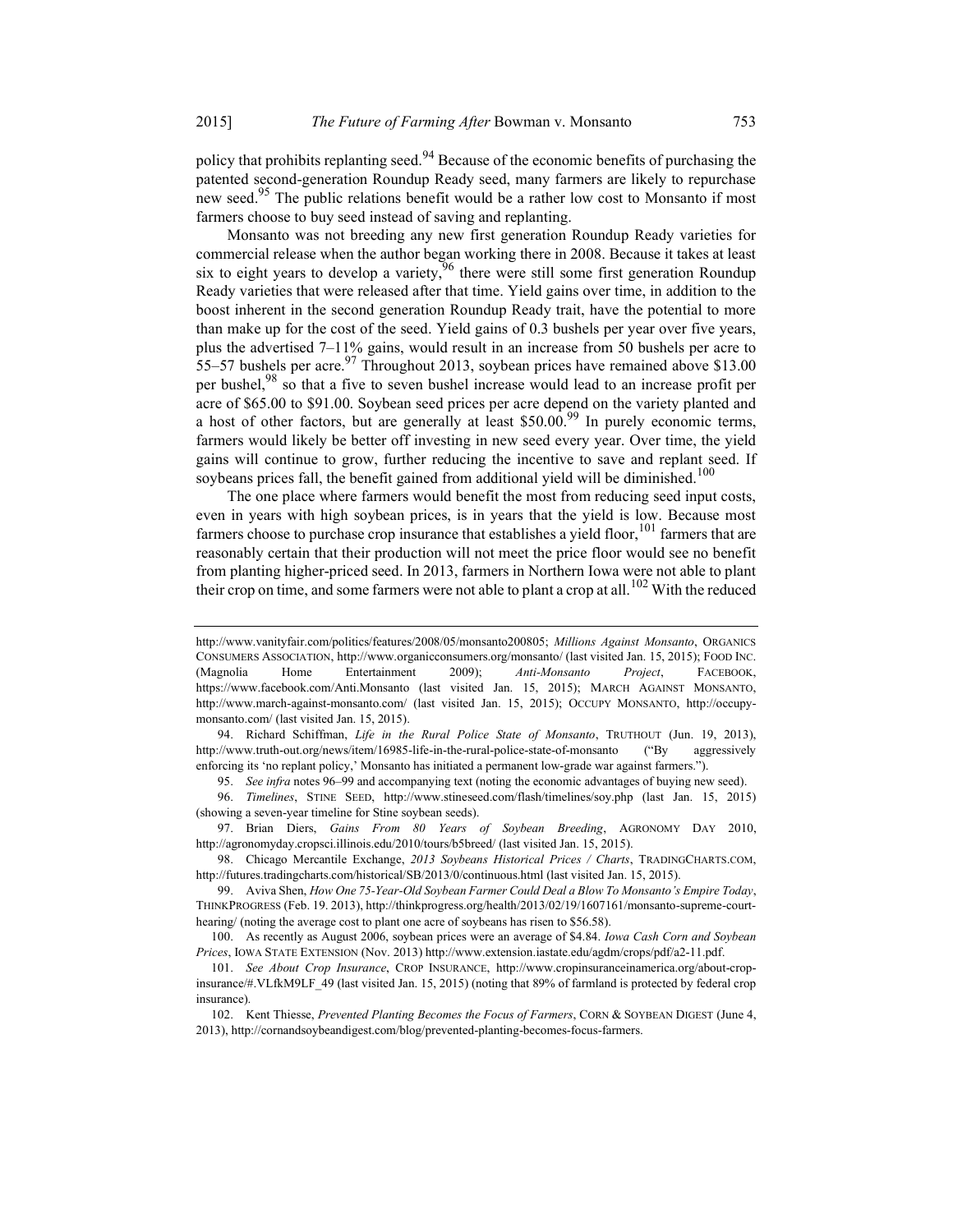yield expectations due to the late planting, many farmers were expecting to rely on crop insurance instead of their harvest.<sup>103</sup> In this scenario, any reduction in costs would increase net profits because any increase in yield below the yield floor would not result in any additional income. So while normal crop years may see an increase in profits by purchasing the second generation Roundup Ready seed, years in which farmers expect yields to be below the crop insurance yield floor would benefit the farmers that choose to save and replant first generation Roundup Ready seed.

#### B. Legal Benefit to Monsanto

Another possible reason for Monsanto to choose to allow farmers to save seed could be the result of a legal strategy. The Court does not allow patent holders to continue their monopoly after their patent expires.<sup>104</sup> In the case of patented genes, the traits by themselves do not have any value to farmers. The only value to consumers is added when patented genes are included in the germplasm of crops. It is not clear how the Court would react to Monsanto effectively extending the term of the patent by relying on the legal protections afforded to the variety itself. It may be that by allowing farmers to save and replant first generation Roundup Ready seeds, Monsanto is avoiding a potential reduction in the rights of future genetic patents.

Monsanto's allowance of saving and replanting first generation Roundup Ready seeds may come with some strings still attached. Monsanto also relies on contract protection for its seed.<sup>105</sup> It is possible, although there is no evidence, that Monsanto may condition the farmer's ability to save and replant first generation Roundup Ready seeds on a contract that spells out any rights that Monsanto retains. One right that Monsanto would potentially retain is the ability to test the farmer's field at any time for the presence of patented genes. It would be one possible way that Monsanto would be able to better police farmers who choose to replant seed. As mentioned in this Note, it would be difficult for Monsanto to determine which generation of Roundup Ready protection the farmer that saves and replants seed is using. An allowance to genetically test farmer's fields would allow Monsanto better protection from farmer's attempting to save and replant patented second generation Roundup Ready traits.

#### C. Avenues for Change

How the Court will deal with farmers' crops contaminated with patented traits is an open question. It is possible that the Court may choose to find an exception to the strict requirements of patent infringement and add some sort of intent element into infringement for self-replicating organisms. While this would be a balanced outcome, there is relatively little precedent on which they could choose to add this additional requirement. The Court may find itself bound by the traditional notion that patent infringement does not contain

<sup>103.</sup> Ben Berkowitz & Tom Polansek, Record Number of Farmers Expected to File Crop Insurance Claims, INS. J. (July 20, 2012) http://www.insurancejournal.com/news/national/2012/07/20/256578.htm.

 <sup>104.</sup> Jean Scheid, How Long Is Your Patent Valid and What Can You Do to Extend It?, BRIGHT HUB (May 31, 2011), http://www.brighthub.com/office/entrepreneurs/articles/42924.aspx.

 <sup>105.</sup> Technology Use Guides, MONSANTO, http://www.monsanto.com/products/Pages/technology-useguides.aspx (last visited Jan. 15, 2015) (noting the requirement of a Monsanto Technology/Stewardship Agreement to purchase or plant seed with Monsanto technologies).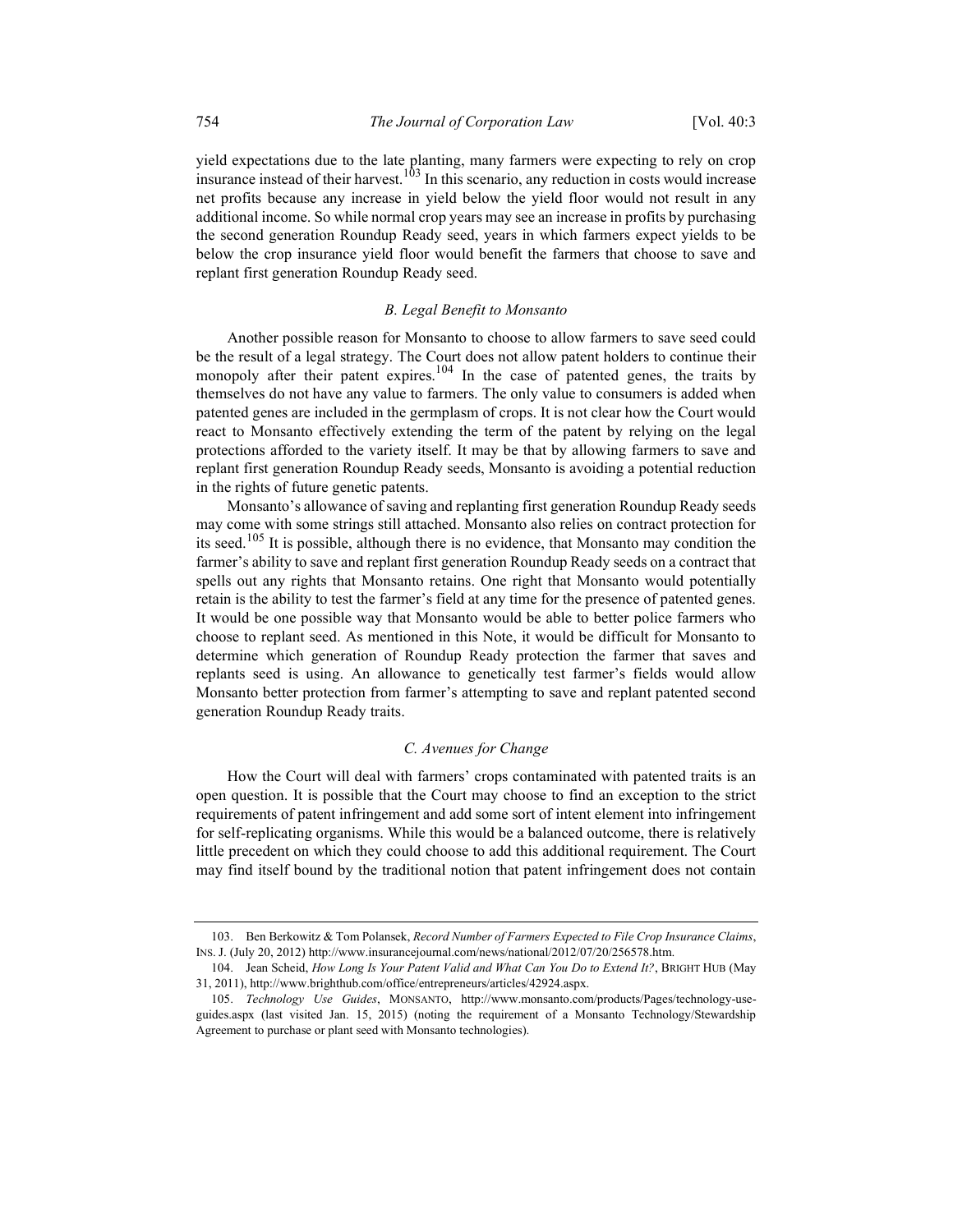any intent elements<sup>106</sup> and therefore be required to find infringement for unintentional contamination.

Another possible solution to this problem is legislative. Congress could choose to provide additional protections for farmers who have their non-patented crops contaminated with patented traits. This would be the best solution because Congress is not bound by the same precedential constraints as the courts.

In either event, the Court or Congress would be able to determine if only contamination outside of the farmer's control is eligible for protection, or if any contamination that was not the intent of the farmer would apply. This distinction would be important in cases in which a farmer inadvertently mixes patented seed that she purchased with seed saved for replant. Farmers should be protected only from suits of patent infringement for contamination outside of their control. It is also important to make the punishment less severe where farmers do not intend to infringe. One possible solution is for the Court to only hold farmers liable for the percentage of contamination attributed to her own actions. For example, if a farmer was to introduce ten percent contamination through mechanical mixing and the patent holder cannot demonstrate the farmer's intent to infringe, the farmer would only be liable for the percentage actually infringed. The costs of taking the action to trial incurred by the farmer would encourage a settlement that is in line with the actual damages suffered. This potential damages award would likely reduce infringement because farmers would have a strong incentive to take precautions to prevent mechanical contamination.<sup>107</sup> It is important to provide protection for Monsanto or any patent holder against farmers who willingly infringe and also to provide an incentive for farmers to responsibly save seed for replanting. It would be a balance of fairness that would limit the liability of farmers that infringe either unknowingly or unintentionally, but provide additional protection when the farmer did not cause the infringement.

#### D. Best Practices for Farmers

There are also many things that farmers who wish to save and replant seed could do to prevent contamination. As previously stated, the travel of pollen, even in canola, is limited in distance.<sup>108</sup> Farmers wishing to save seed would be able to buffer the seed they wish to save with seed they sell. Only a small percentage of seed needs to be saved for the next season. In soybeans, only about 2% of the seed would need to be saved for replant.<sup>109</sup> In an 80 acre field, a farmer would need to save the seed from less than two acres. A farmer

 <sup>106.</sup> See supra note 78 and accompanying text (noting the lack of an intent requirement for patent infringement).

 <sup>107.</sup> See infra Part IV.D (presenting recommendations for farmers).

<sup>108.</sup> See supra notes 44–45 and accompanying text (noting that soybean regulations only require ten feet of isolation and canola regulations require 1320 feet of separation to prevent outcrossing).

 <sup>109.</sup> Approximately one bushel of soybean seed is required to plant one acre, and with soybean yields of nearly 50 bushels per acre, only one bushel per acre would be required to replant the next planting season. See Plant Populations and Seeding Rates for Soybeans, PURDUE EXTENSION, http://www.extension.purdue.edu/extmedia/AY/AY-217-W.pdf (last visited Jan. 15, 2015) (showing recommended seeding rates of 163,350 seeds per acre for 11–20 inch row spacings); Bushel Weights/Seeds Per Pound, PENN STATE EXTENSION, http://extension.psu.edu/agronomy-guide/average-bushel-weights (last visited Jan. 15, 2015) (showing an average of 60 pounds per bushel of soybeans and an average 2500 seeds per pound, result in 150,000 seeds per bushel); Iowa Corn and Soybean County Yields, IOWA STATE EXTENSION, http://www.extension.iastate.edu/agdm/crops/pdf/a1-14.pdf (last visited Jan. 15, 2015) (showing state average soybean yields for 48 bushels per acre).